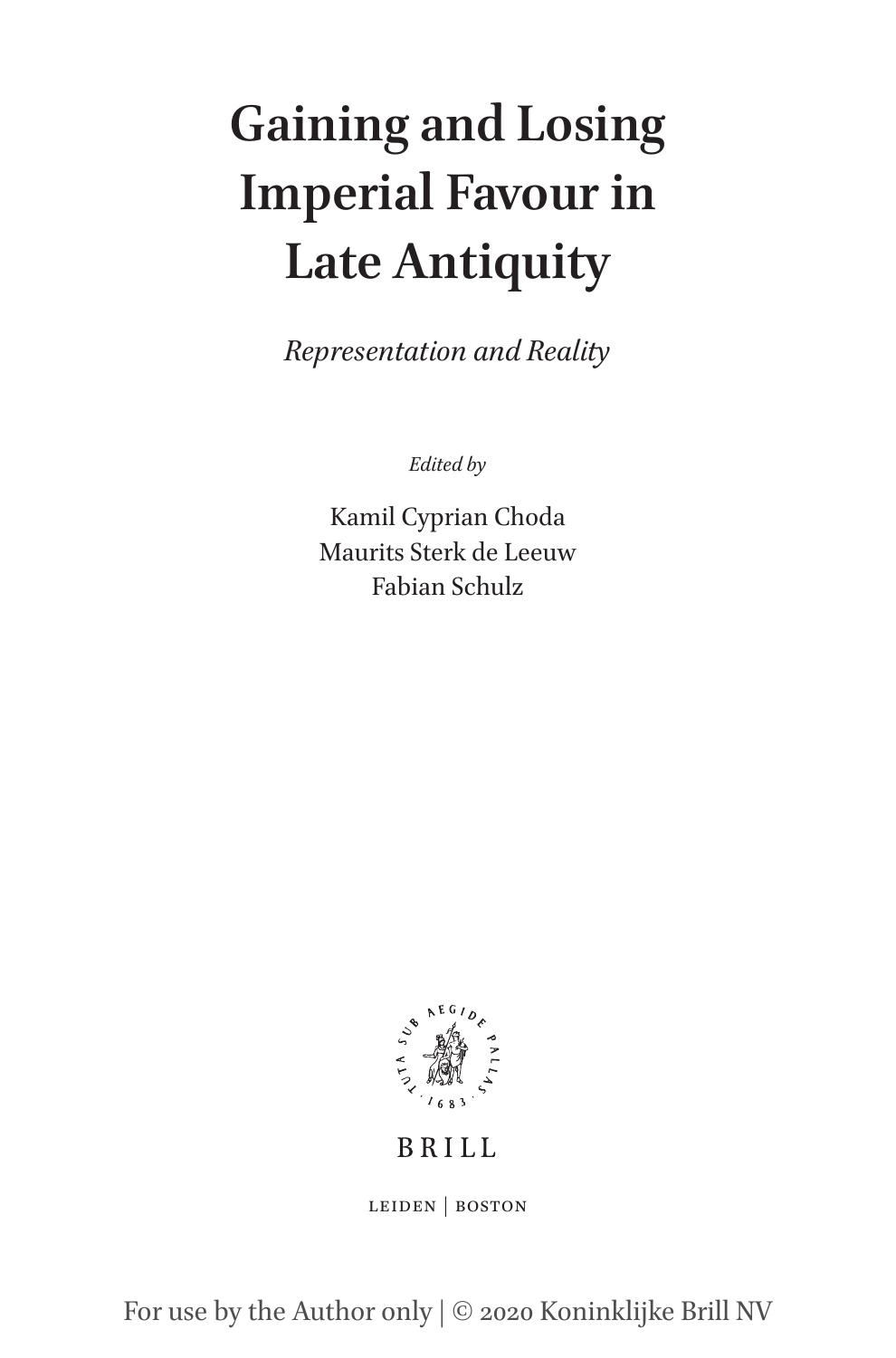# **Contents**

[Acknowledgements vii](#page--1-0) List of Figures VIII [Abbreviations ix](#page--1-0) Contributors x

Introduction<sub>1</sub>

### **[Part 1](#page-0-0)**

### *[Competition at the Late-Antique Court: Structures and Effects](#page-0-0)*

- 1 ["The Greatest Glory Is Always Habitually Subject to Envy"—Competition](#page-2-0)  [and Conflict over Closeness to the Emperor at the Roman Court in the](#page-2-0)  [4th Century 17](#page-2-0) *[Isabelle Künzer](#page-2-0)*
- 2 [The Importance of Being Splendid: Competition, Ceremonial, and](#page-0-0)  [the Semiotics of Status at the Court of the Late Roman Emperors](#page-0-0)  [\(4th–6th Centuries\) 36](#page-0-0) *[Christian Rollinger](#page-0-0)*
- 3 The *venatio* [in the Emperor's Presence? The](#page-0-0) *consistorium* and the Military [Men of the Late Roman Empire in the West 73](#page-0-0) *[Vedran Bileta](#page-0-0)*

### **[Part 2](#page-0-0)**

### *[Watch Your Words: the Role of Language in Gaining or Losing](#page-0-0)  [Imperial Favour](#page-0-0)*

- 4 [Symmachus' Epistolary Influence: the Rehabilitation of Nicomachus](#page-2-0)  [Flavianus through Recommendation Letters 105](#page-2-0) *[Bruno Marien](#page-2-0)*
- 5 [Losing the Empress's Favour: on the Margins of John Chrysostom's](#page-0-0)  *Homily* [48 on Matthew 125](#page-0-0) *[Kamil Cyprian Choda](#page-0-0)*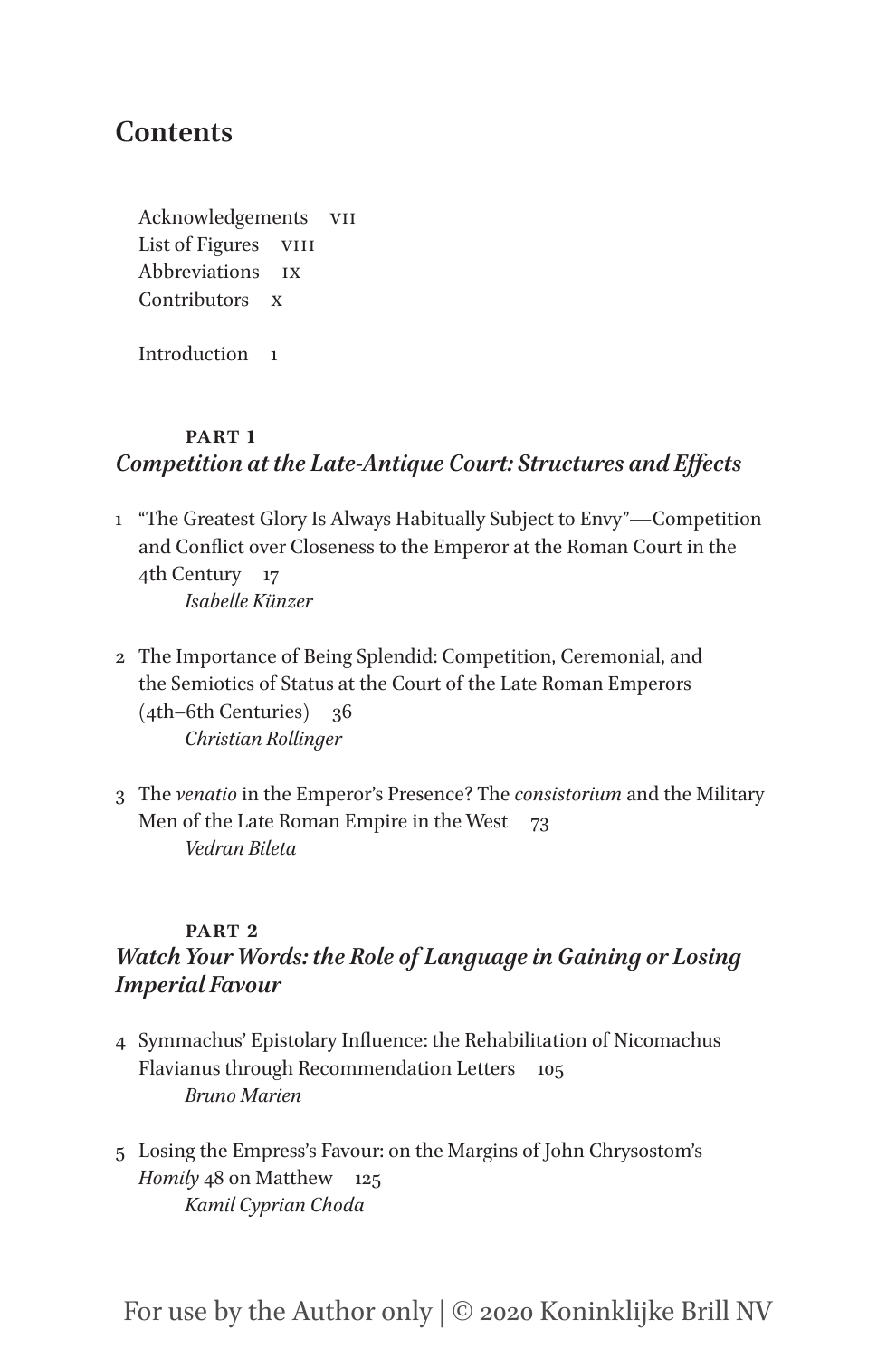<span id="page-2-0"></span>6 [Buying Imperial Favour: Cyril of Alexandria's Blessings 151](#page-0-0) *[Maurits Sterk de Leeuw](#page-0-0)*

### **[Part 3](#page-0-0)** *[Attack as the Best Defence: Resisting Unwelcome Influence](#page-0-0)*

- 7 Kept in the Dark: Narratives of Imperial Seclusion in Late Antiquity 173 *Martijn Icks*
- 8 [Jovian, an Emperor Who Did Not Bow to Heretics and Infidels? A Critical](#page-0-0)  Reading of the *[Petitiones Arianorum](#page-0-0)* 193 *[Fabian Schulz](#page-0-0)*
- 9 [Divining to Gain \(or Lose\) the Favour of Usurpers: the Case of Pamprepius](#page-0-0)  [of Panopolis \(440–484\) 21](#page-0-0)9 *[Regina Fichera](#page-0-0)*

Index of Personal Names 241 Index of Geographical Names 244 Index of Primary Sources 245 Index of Subjects 252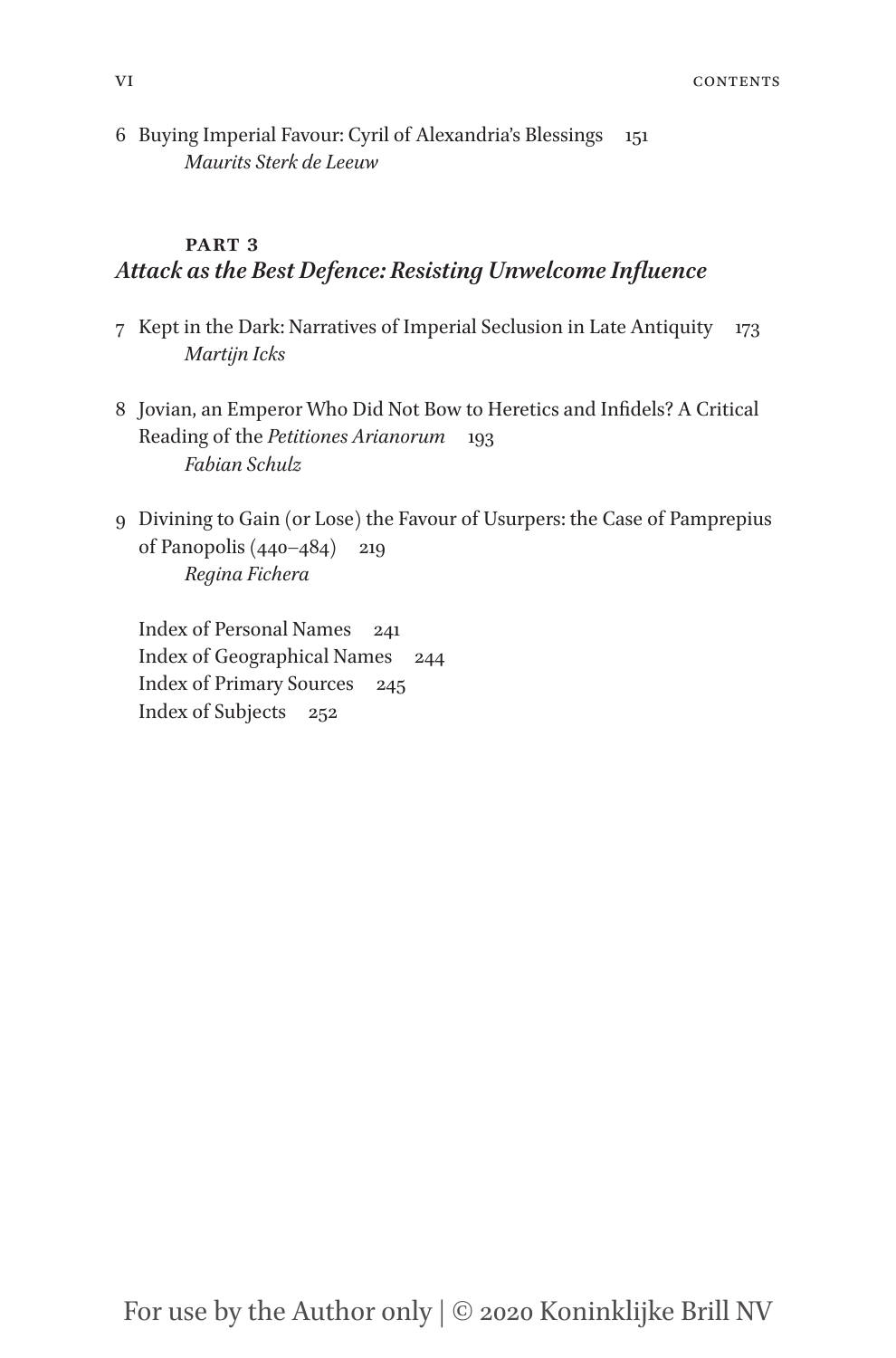# **Kept in the Dark: Narratives of Imperial Seclusion in Late Antiquity**

### *Martijn Icks*

#### **Abstract**

This paper explores the role of imperial accessibility in late-antique panegyric and historiography, focusing on the late 4th and early 5th centuries. In particular, it discusses complaints about increased imperial seclusion in the works of Pacatus, Synesius, Ammianus Marcellinus, the *Historia Augusta* biographer, and others. These authors and orators developed the image of the *princeps clausus*: the aloof, secluded ruler who dwells at the heart of a highly ceremonious court and stands under the influence of malicious eunuchs. Although this image is highly exaggerated, it reflects genuine elite concerns. Whereas the "good" emperors of the Principate had been relatively accessible to members of the senatorial class, allowing them to compete for imperial favour and hence to gain power and status, the imperial court of Late Antiquity emphasized the social distance between the monarch and elite groups. At the same time, a new class of professional courtiers gained power and prestige from their proximity to the emperor. This prompted anxiety in senatorial aristocrats and other elites that their ties to the emperor were under pressure, potentially leading to a loss of influence and social status.

Roman elites competed for imperial favour since the days of Augustus. As Georg Simmel has argued, such competition has strong socializing effects, establishing common norms between the competitors and the party whose favour they are trying to gain.<sup>1</sup> This was certainly true for the Roman Empire. Literary sources show the development of a normative discourse defining the proper roles of emperors, senators, and courtiers in the never-ending negotiations of power, status and honour that took place at the imperial court and beyond. As this discourse makes clear, imperial accessibility was of great concern to members of the Roman elite. After all, one could only hope to influence an emperor if one was allowed to get close to him. For this reason, "good"

<sup>1</sup> Simmel, "Soziologie der Konkurrenz", pp. 1012–3; Helle, "Soziologie der Konkurrenz", p. 951.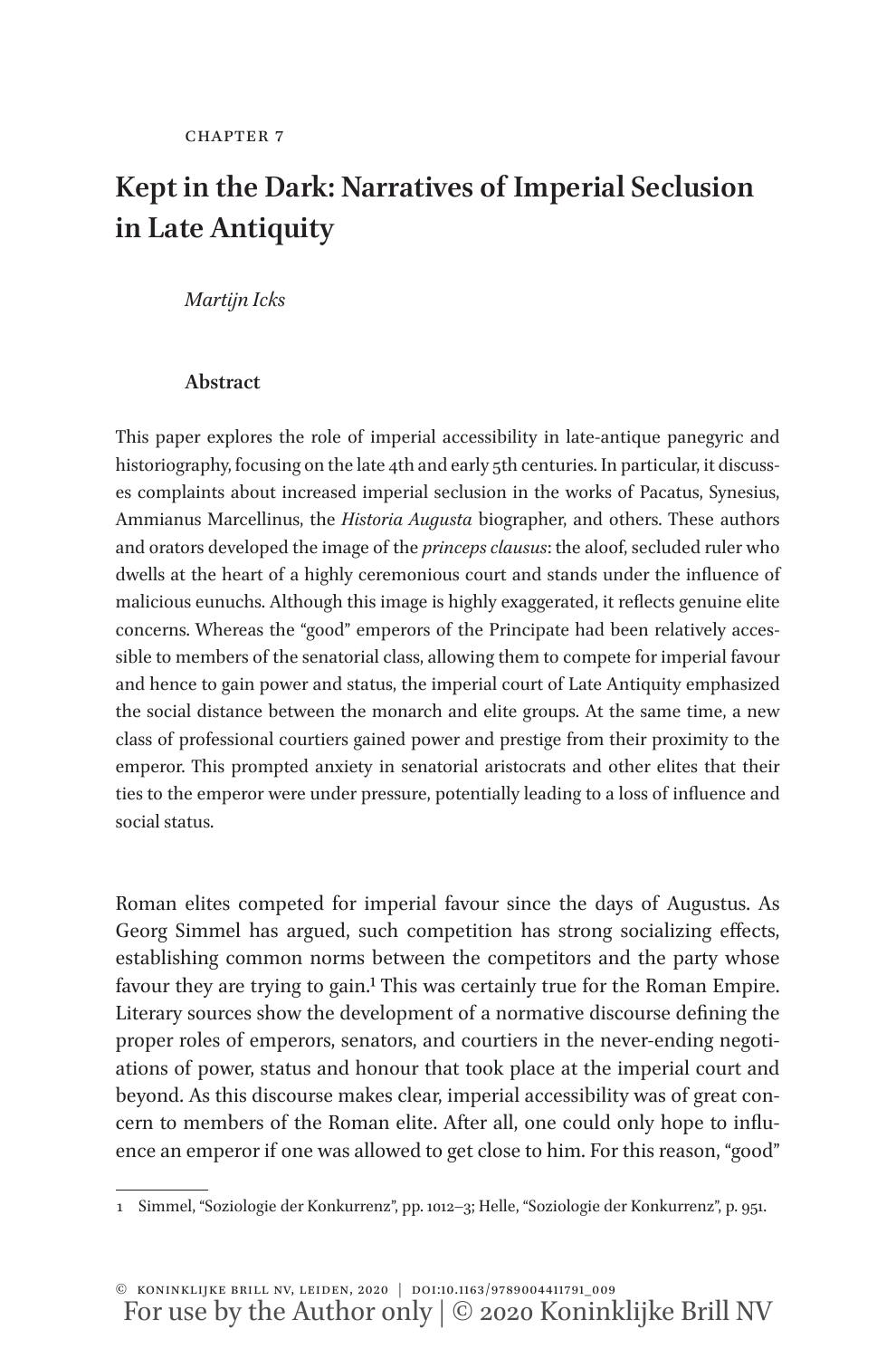emperors tend to be characterised as highly visible and approachable in the literary sources of the Principate, while the "bad" ones typically display the opposite qualities.

In Late Antiquity, the competition for imperial favour continued unabated. However, clues in the literary discourse indicate that some authors, at least, felt that the long-established rules of the game were under pressure. This paper will explore the role of imperial accessibility in late antique panegyric and historiography. In particular, it will discuss how recurring complaints about increased imperial seclusion reflect the concerns and anxieties of senators and other members of elite groups.

The importance of the emperor's presence among his subjects is expressed well in Pacatus' panegyric on Theodosius. The Gallic rhetorician delivered this speech in the Roman Senate in 389 AD, after Theodosius had come from Constantinople to free the West from the usurper Magnus Maximus.2 It goes without saying that the emperor was lauded for his military exploits, but Pacatus also dwelt on his visibility and accessibility:

(…) you frequently emerge and you show yourself to the waiting people [*crebere egressu exspectantibus populis te fateris*], and being willing not only to let yourself be seen, but to be approached readily [*nec videri modo patiens, sed facilis adiri*], you listen to the entreaties of your subjects at close quarters, so that no matter who consults you, even if he should have earned a refusal (which is rare), he goes away with the consciousness of having seen the divinity [*visi numinis*].3

Of course, we need to consider these remarks in context. The image of an emperor who moved freely among his people will have had special resonance in Rome, the cradle of the principate, where rulers were ideally seen as father figures who stood close to the *populus Romanus*, displaying *civilitas*.4 Although Pacatus' use of the word *numen* leaves no doubt about Theodosius' superhuman status, the emperor's accessibility allows even common citizens to approach him and make requests—most of which are granted, as the orator makes a

<sup>2</sup> See Leppin, *Theodosius der Große*, pp. 87–133 for the usurpation and defeat of Maximus. See Nixon/Rodgers, *In Praise of Later Roman Emperors: The Panegyrici Latini*, pp. 437–47 for the historical context and circumstances of the speech.

<sup>3</sup> *Panegyricus Latinus* 2(12).21.2.

<sup>4</sup> Wallace-Hadrill, "Civilis Princeps: Between Citizen and King". *Civilitas* is also a key virtue of Trajan in Pliny's *Panegyricus*, which claims that the emperor entered Rome on foot and freely mingled with the crowd, accessible to all (23.2). The passage in Pacatus may well have been inspired by Pliny's remarks.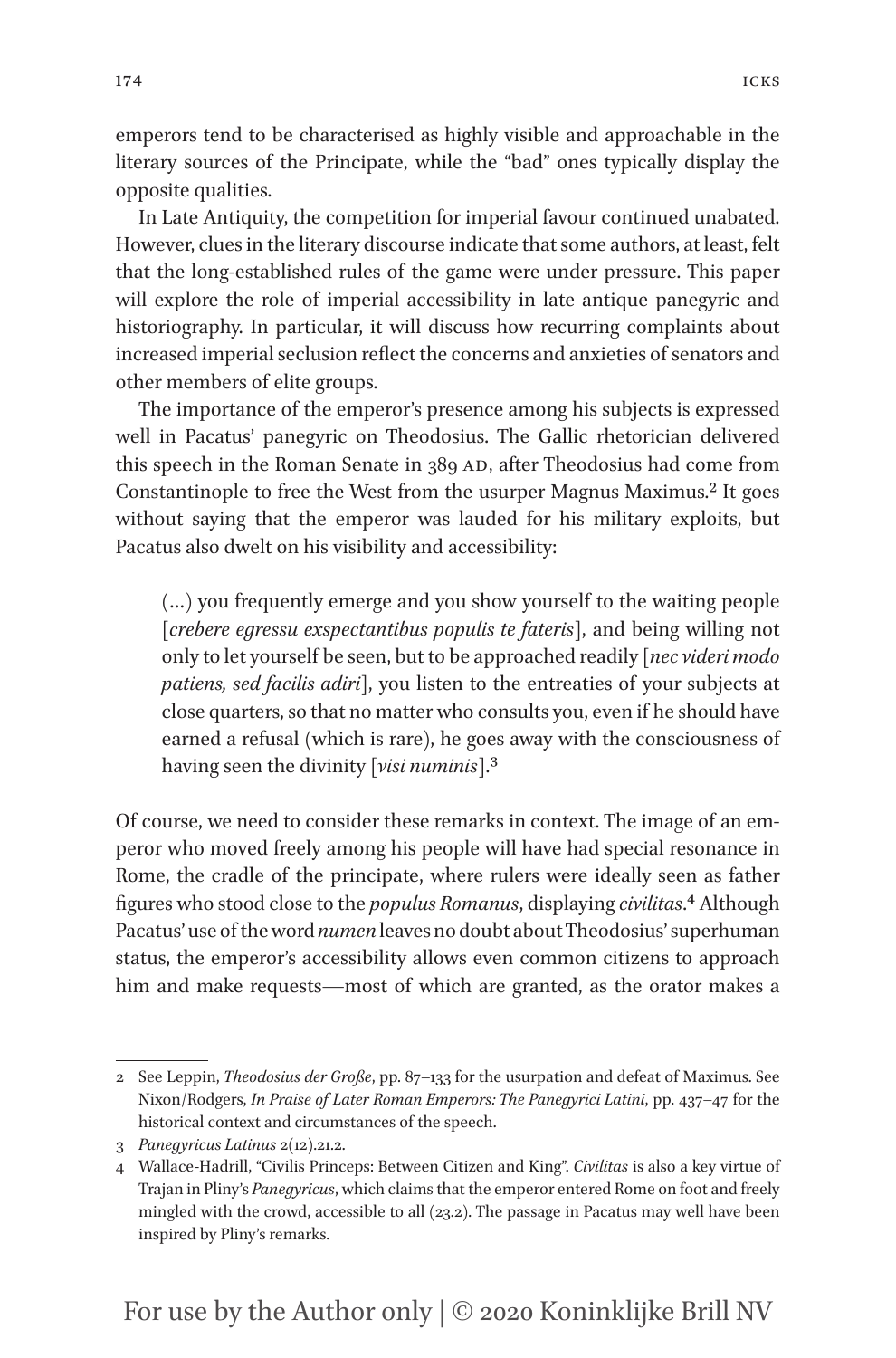point of mentioning. However, he immediately adds that not all late-antique rulers were as willing to show themselves as Theodosius was:

But how different the custom of other Emperors (you know of whom I speak) who considered their royal majesty diminished and cheapened unless they were shut up within some remote part of the palace [*qui maiestatem regiam imminui et vulgari putabant, nisi eos intra repositum palatinae aedis inclusos*], as if in some sanctuary of Vesta, to be consulted with reverence and in secret [*veneratio occulta*], and unless a carefully arranged solitude and widely imposed silence protected them like a rampart as they lay buried in the shade of their abode [*nisi intra domesticam umbram iacentes solitudo provisa et silentia late conciliata vallassent*]. And on the occasions when they ventured into the light and could bear to face the day, they were carried in sedan chairs and carriages and, covered on all sides and overhead by a very dense screen of men and weapons, they were moved along slowly and at a measured tread. At such times the people were driven far away, and the busy hand of the lictor repelled the plebs with a lash, so that they were isolated even in public [*ut secretum esset in publico*].5

In short, these anonymous tyrants made every possible effort to distance themselves from their subjects, both physically and socially. Their secretive, secluded lifestyles and insistence on reverential treatment posed serious barriers to anyone who wished to approach them and make a request. Whereas the "good" Theodosius stood at the service of his subjects, these "bad" rulers seemed only to care about their elevated status.

### **1 The Discourse of Imperial Seclusion**

Pacatus' remarks do not stand by themselves. In late-antique oratory and literature, we frequently encounter the figure of the *princeps clausus*: the invisible, secluded ruler who is out of touch with his subjects.<sup>6</sup> In Synesius of Cyrene's

<sup>5</sup> *Panegyricus Latinus* 2(12).21.3–4.

<sup>6</sup> The term appears to originate with Sulpicius Alexander (cited in Gregory of Tours, *Historia Francorum* II 9), who mentions that "Valentinian [II] the emperor was shut up in Vienne in the palace" [*clauso apud Viennam palatii aedibus principe Valentiniano*]. For a detailed discussion of the *princeps clausus* in 4th and 5th-century sources, see Icks, "Of Lizards and Peacocks: Criticism of the *princeps clausus* in Fourth- and Fifth-Century Sources"; also Stroheker, "Princeps clausus. Zu einigen Berührungen der Literatur des fünften Jahrhunderts mit der Historia Augusta"; Chastagnol, "Autour du thème du princeps clausus".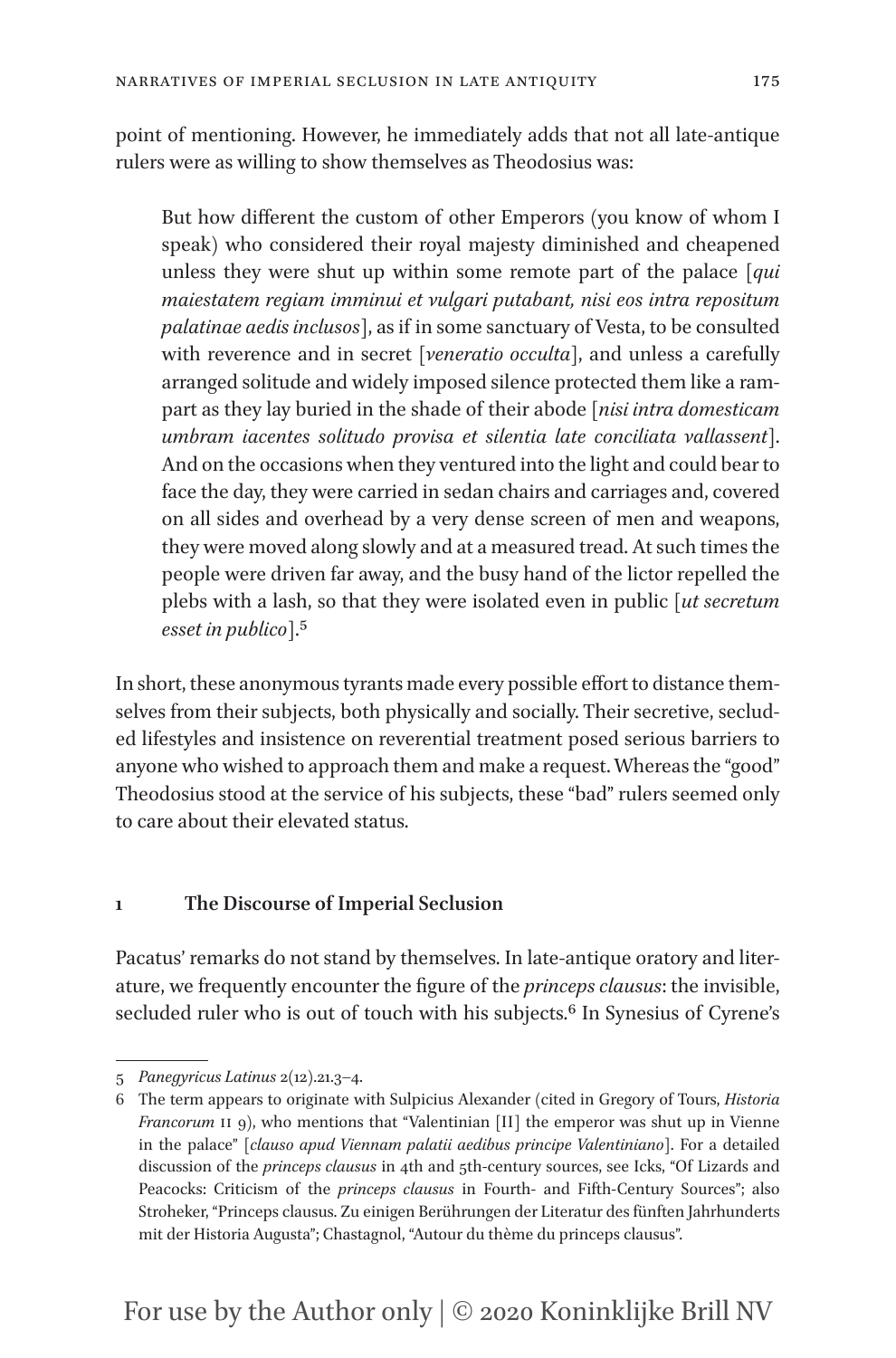speech *De regno*, which presents itself as a critical address to Arcadius, the emperor and his predecessors from the recent past are scorned because they have given up military campaigning and have grown estranged from the soldiers, preferring instead to waste their time pursuing pleasure at their luxurious courts.7 Around the same time, Claudian stressed the importance of imperial visibility in his panegyric on Honorius' fourth consulate (398 AD). The orator put his words in the form of stern fatherly advice, presumably spoken by Theodosius, urging Honorius to always be visible, so that he can prove to his subjects that he is worthy to rule them and will win their support. After all, the old emperor admonishes his young son, it is the hallmark of tyrants that they live "hedged about with swords and fenced with poisons"; a beloved ruler will be safer from harm than one who needs to be constantly guarded.<sup>8</sup>

Authors like Ammianus Marcellinus and the *Historia Augusta* biographer, among others, likewise allude to emperors living in isolation from their subjects. Although the details vary from case to case, *principes clausi* are often portrayed as secluded, elevated figures, surrounded with excessive pomp and circumstance, who prefer a life of indolence and comfort over military toil. To make matters worse, they tend to fall under the spell of malicious courtiers, often eunuchs, who feed them false information about the outside world and set them up against their friends.9 The *Historia Augusta* emphasizes how vulnerable secluded rulers are to deception: "Four or five men gather together and form one plan for deceiving the emperor, and then they tell him to what he must give his approval."10 Such schemes could have disastrous consequences for those outside the inner circle. Ammianus records several cases of good men who fell victim to the slanders of courtiers, such as the *magister militum* Silvanus, who was forced to revolt against Constantius II because the latter had been made to believe (wrongly) that he aspired to the imperial purple;<sup>11</sup>

<sup>7</sup> The offensive tone of the speech makes it highly unlikely that it was actually performed in Arcadius' presence. It was probably aimed at disgruntled courtiers; see Cameron/ Long, *Barbarians and Politics at the Court of Arcadius. With a Contribution by Lee Sherry,* pp. 127–42.

<sup>8</sup> Claudian, *Panegyricus dictus Honorio Augusto quartum consuli* 255–295. Cf. Synesius, *De regno* 9.3. The trope can also be found in Pliny, *Panegyricus* 49.2: Trajan "finds protection in popularity instead of cruelty, and seeks the thronging crowds of his subjects instead of solitude behind locked doors [*non solitudine et claustris*]".

<sup>9</sup> For eunuchs at the late-antique court, see Hopkins, "Eunuchs and Politics in the Later Roman Empire"; Scholten, *Der Eunuch in Kaisernähe. Zur politischen und sozialen Bedeutung des* praepositus sacri cubiculi *im 4. und 5. Jahrhundert n. Chr*.; and Stevenson, "The Rise of Eunuchs in Greco-Roman Antiquity".

<sup>10</sup> *Historia Augusta*, *Vita Aureliani* 43.3–4.

<sup>11</sup> Ammianus, *Res gestae* XV 5.1–16. *PLRE* 1, Silvanus 2, pp. 840–1; see also Hunt, "The Outsider Inside: Ammianus on the Rebellion of Silvanus" for Silvanus' revolt.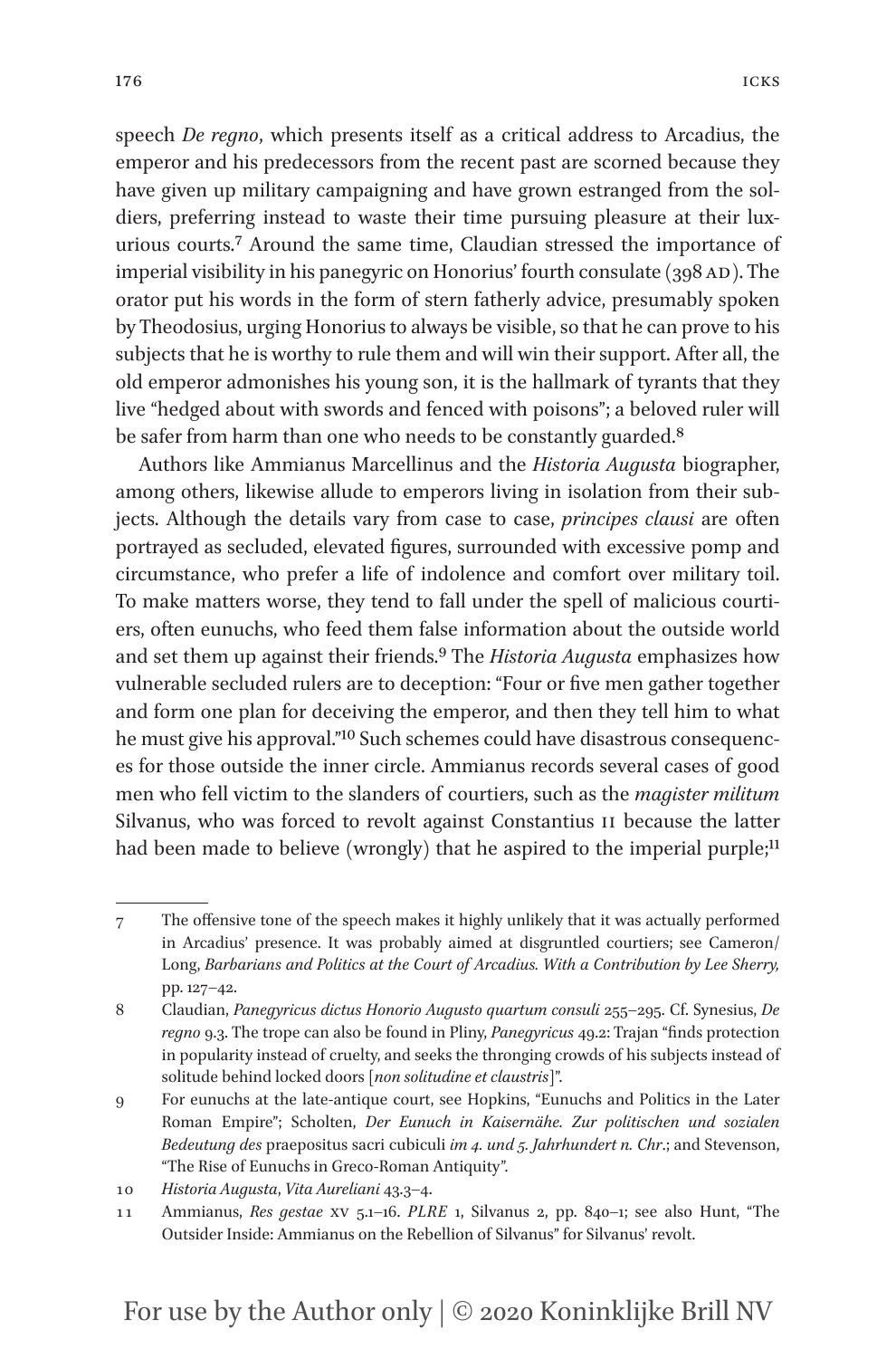and of course Ammianus' own commander, Ursicinus, whose good name was dragged through the mud by eunuchs after his defeat at Amida, leading to his forced retirement.12

It is clear that the hostile depictions of so-called *principes clausi* in lateantique sources are prone to no small degree of exaggeration. We should hardly imagine that rulers indeed sealed themselves off in their palaces and became invisible to their subjects.13 Nevertheless, the discourse of imperial seclusion emerging from the late 4th century onwards reflects genuine concerns. It developed in a time when sedentary emperorship increasingly became the norm and most emperors stopped leading their armies in person. Instead, they took up a loftier position, presenting themselves as splendid, superhuman figures at the centre of highly ceremonious courts. The degree and nature of this ceremonization differed between eastern and western courts, as well as between individual reigns.14 Even in Constantinople, where it flourished to its fullest extent, the emperor did not always present himself as a remote, exalted figure, dressed in splendour, but on occasion also emphasized his Christian humility.<sup>15</sup> There was even still a place for imperial displays of *civilitas*, as Pacatus' characterization of Theodosius' conduct in his 389 AD speech makes clear.16 On the whole, though, it is fair to say that new modes of imperial representation gained ground in Late Antiquity which stood in stark contrast to the ideal of the modest, accessible *princeps* that the likes of Augustus and Trajan symbolized.

Inevitably, these changes affected the relationship between the emperor and elite groups, such as senators, high military officials, and curiales or provincial

# For use by the Author only | © 2020 Koninklijke Brill NV

<sup>12</sup> Ammianus, *Res gestae* XVIII 4.1–6; 5.4–5; XX 2.1–5. *PLRE* 2, Ursicinus 2, pp. 985–6.

<sup>13</sup> Pfeilschifter, *Der Kaiser und Konstantinopel. Kommunikation und Konfliktaustrag in einer spätantiken Metropole*, pp. 99–105 (focusing on Constantinople).

<sup>14</sup> See Smith, "The Imperial Court of the Late Roman Empire, c. AD 300–c. AD 450" for the development of the late-antique imperial court. For late-antique court ceremony, see Alföldi, *Die monarchische Repräsentation im römischen Kaiserreiche*; MacCormack, *Art and Ceremony in Late Antiquity*; and Kolb, *Herrscherideologie in der Spätantike*, pp. 38– 54. Sedentary emperorship in East and West is discussed by Pfeilschifter, *Der Kaiser und Konstantinopel. Kommunikation und Konfliktaustrag in einer spätantiken Metropole* and McEvoy, *Child Emperor Rule in the Late Roman West, AD 367–455* (with a focus on child emperors) respectively.

<sup>15</sup> Harries, "Pius princeps: Theodosius II and Fifth-Century Constantinople"; Diefenbach, "Zwischen Liturgie und 'civilitas': Konstantinopel im 5. Jahrhundert und die Etablierung eines städtischen Kaisertums"; Meier, "Die Demut des Kaisers. Aspekte der religiösen Selbstinszenierung bei Theodosius II. (408–450 n. Chr.)"; Kelly, "Stooping to Conquer: The Power of Imperial Humility".

<sup>16</sup> Lejdegård, *Honorius and the City of Rome: Authority and Legitimacy in Late Antiquity*, pp. 35–8 (focus on Rome); Smith, "The Imperial Court of the Late Roman Empire, c. AD 300–c. AD 450", pp. 208–9; Pfeilschifter, *Der Kaiser und Konstantinopel. Kommunikation und Konfliktaustrag in einer spätantiken Metropole*, pp. 99–104.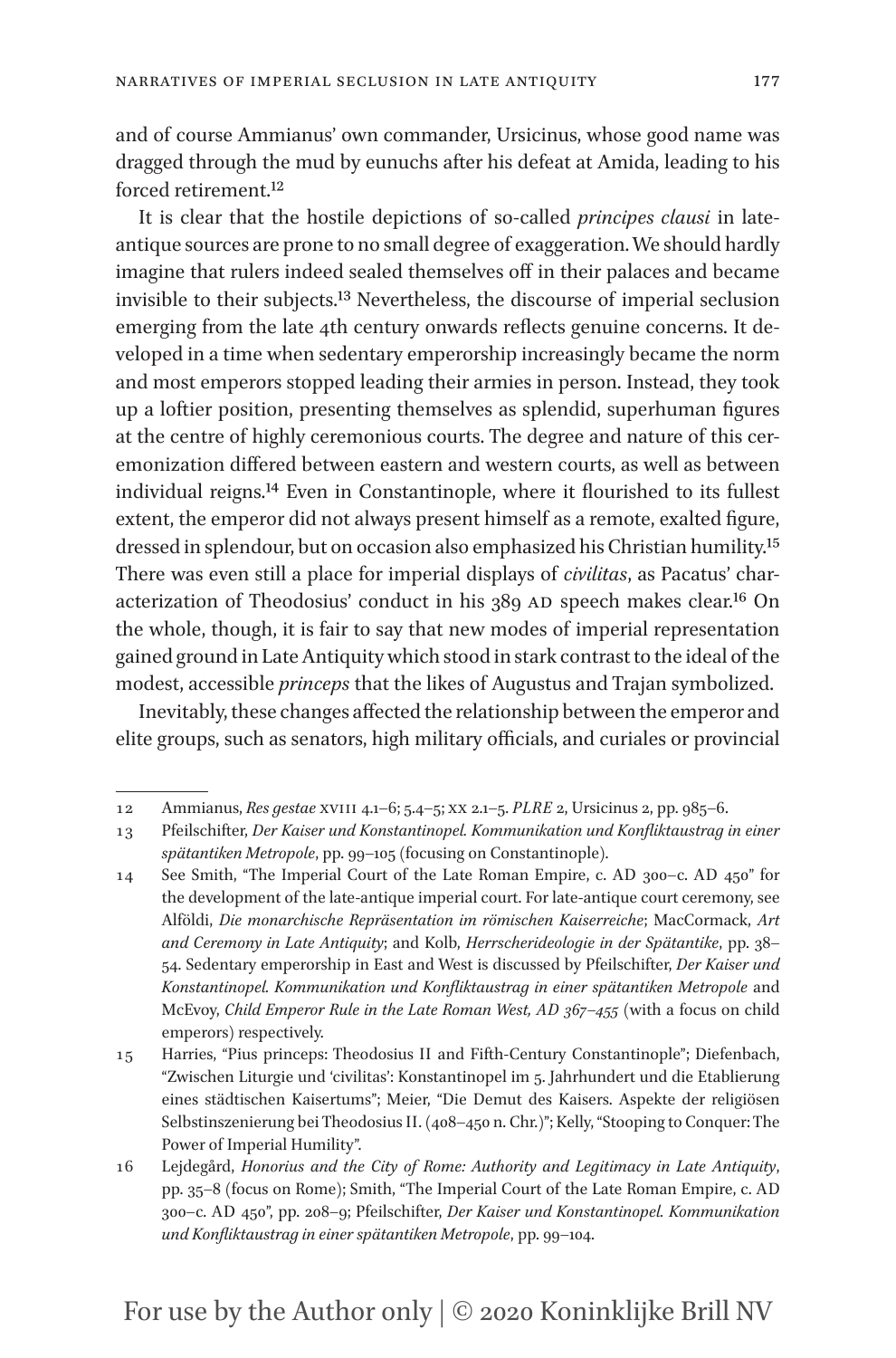elites. Senators in particular were used to gaining prestige from their close association with the emperor. The disgruntlement with allegedly secluded rulers expressed in late-antique sources betrays a sense of alienation on the part of some elite members, who felt they were no longer as close to the emperor as they should be. This hindered them in their efforts to compete for his favour. Narratives of inclusion and exclusion were constructed around the locus of the imperial court, the place where emperors were supposed to have withdrawn to. In order to gain a better understanding of this discourse, I will make a brief excursion to the imperial court of the Principate and the role it played in defining the relationship between the emperor and the senatorial elite. In particular, I will touch on the idealized characterization of Trajan's court as a *communis domus* in Pliny's *Panegyricus*. Next, I will consider the late-antique court and how its changing power dynamics fed into elite anxieties about the visibility and accessibility of late-antique emperors.

#### **2 Senators and the Imperial Court in the Principate**

In an influential study on the imperial court, Aloys Winterling has remarked that the rulers of the Principate lived in a "Hof ohne Staat", a court without a state.17 The situation arose out of the peculiar way in which the monarchy had evolved from the Roman Republic. By the time Augustus and his successors managed to carve out a quasi-monarchical position for themselves, a senatorial aristocracy had been in place for centuries. This aristocracy had developed its own social hierarchy and rules of competition for status and power, based on such distinguishing markers as ancestry, proper moral conduct, the fulfilment of political office, rhetorical abilities, and military achievements.18 In other words, the upper stratum of Roman society functioned according to a value system that was completely independent of a monarchic court. Emperors were well aware that they could not simply abolish this system overnight and replace it with one in which social rank was wholly dependent on imperial favour. At best, they could interfere in the social hierarchy by granting political office to some senators and not to others, but they could not change the fact

<sup>17</sup> Winterling, "Hof ohne 'Staat'. Die *aula Caesaris* im 1. und 2. Jahrhundert n. Chr.".

<sup>18</sup> See Lendon, *Empire of Honour*, pp. 30–106 for an analysis of the way honour and social standing were constructed among Rome's elite in the late Republic and early Empire.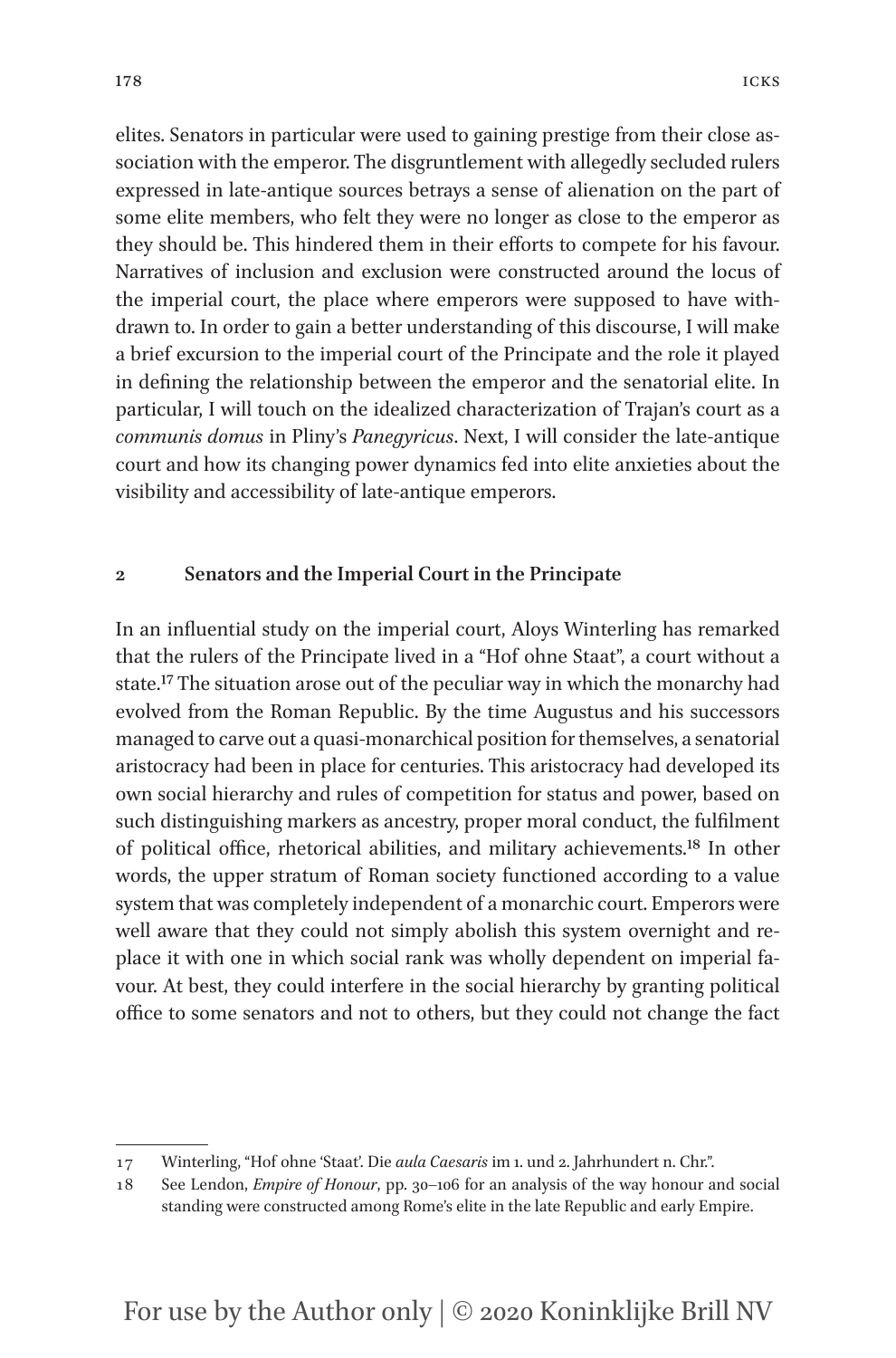that a *proconsul* held more prestige in aristocratic circles than a *procurator*, regardless which of them had the closest ties to the person of the emperor.19

However, different values held sway at court, where proximity to the emperor was the most important marker of status and power. Regardless of their rank in the outside world, people like the *eques* Sejanus and even Claudius' freedmen could secure favours and prestige through their personal bond with the sovereign. Over time various ranks of imperial *amici* developed, defined by the frequency and intimacy of their contacts with the emperor.20 In Simmel's terms, we could say that an alternative system of competition was established, with the sovereign as the third party determining who "won" or "lost". Ritualized and highly symbolic meetings between emperors and senators at the palace, such as banquets and the daily *salutationes*, signalled who enjoyed the ruler's favour. Nevertheless, even on these occasions, "good" emperors took care to present themselves as the first among equals, stressing their accessibility and amicability.21 In this sense, the imperial court of the 1st and 2nd centuries AD was notably distinct from Louis XIV's court at Versailles. In Norbert Elias' model of the latter, aristocrats were "tamed" through their competition for the favour of the Sun King in a never-ending game of ritual and etiquette. As Elias argues, it was not so much a nobleman's formal rank that determined his social status at court, but whether or not the monarch had expressed his affection and approval through the bestowal of some token privilege, such as the honour of helping him dress in the morning or serving him at dinner.<sup>22</sup> In contrast, Roman emperors, at least the so-called "good" ones, were keenly aware that they could not treat senators as mere courtiers, but had to meet them on their own terms in order not to lose their vital support.

We can see these principles exemplified in Pliny's famous panegyric to Trajan, pronounced in the Senate in 100 AD, when Pliny was granted the

<sup>19</sup> Winterling, "Hof ohne 'Staat'. Die *aula Caesaris* im 1. und 2. Jahrhundert n. Chr.". Other notable studies on the imperial court of the Principate include Saller, *Personal Patronage*, pp. 41–78; Wallace-Hadrill, "The Imperial Court"; Winterling, Aula Caesaris; and Paterson, "Friends in High Places". See Eich, "Aristokratie und Monarchie" for the relationship between monarchy and aristocracy in the Principate.

<sup>20</sup> Winterling, "Hof ohne 'Staat'. Die *aula Caesaris* im 1. und 2. Jahrhundert n. Chr.", pp. 101–4.

<sup>21</sup> For imperial banquets, see Vössing, *Mensa regia. Das Bankett beim hellenistischen König und beim römischen Kaiser*. For imperial *salutationes*, see Alföldi, *Die monarchische Repräsentation im römischen Kaiserreiche*, pp. 40–5.

<sup>22</sup> Elias, *Die höfische Gesellschaft. Untersuchungen zur Soziologie des Königtums und der höfischen Aristokratie mit einer Einleitung: Soziologie und Geschichtswissenschaft*. For criticism of Elias' court model, see Duindam, *Myths of Power: Norbert Elias and the Early Modern European Court,* who contends that Elias overestimates the king's ability to domesticate the nobles through court etiquette.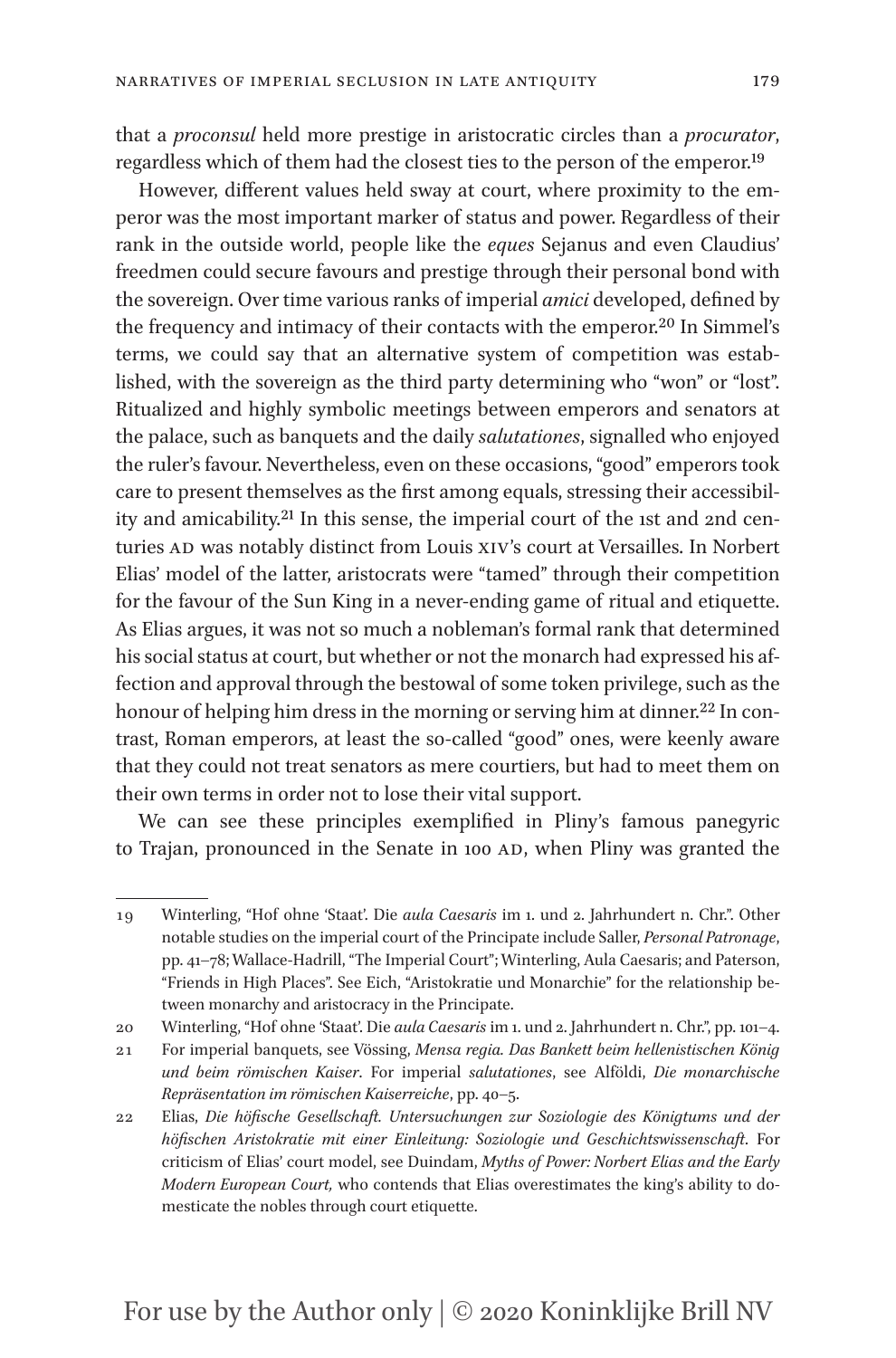consulship. Rather than describing the emperor's Palatine residence as an *aula*, a court, the orator invokes the language of the private home, emphasizing the emperor's hospitality and accessibility to his senatorial peers. "No forum, no temple is so free of access [*tam reserata*]: not even the Capitol and the very site of your adoption are more public and open to all [*magis publica magis omnium*]," Pliny remarks.<sup>23</sup> Although Trajan is a very busy man, he is always there to await and greet his visitors in person, while excusing those who have urgent business elsewhere. The senators consider it a pleasure to meet the emperor and do so out of their own free will. They gather round him "carefree and happy, coming when it suits us" and "stay behind to linger on as if in a home we share [*ut in communi domo*]" after they have paid their respects.24 In short, the orator downplays the monarchical connotations of the court as much as possible. Trajan is presented as a patron receiving his clients, just as other patrons were doing in *salutationes* all over the city. No mention is made of ceremony or of dividing the visitors up in ranks. On the contrary, the whole affair takes place in a relaxed, informal atmosphere and the mutual bonds of affection expressed by the ritual are genuine.

However, it had not always been thus. Pliny conjures up the apparition of the tyrant Domitian, who only a short while ago had hosted very different meetings in the palace:

(…) this is the place where recently that fearful monster built his defences with untold terrors, where lurking in his den [*specu inclusa*] he licked up the blood of his murdered relatives or emerged to plot the massacre and destruction of his most distinguished subjects. Menaces and horror were the sentinels at his doors, and the fears alike of admission and rejection; then himself in person, dreadful to see and to meet, with arrogance on his brow and fury in his eye, a womanish pallor spread over his body but a deep flush to match the shameless expression on his face. None dared approach him, none dared speak; always he sought darkness and mystery [*tenebras semper secretumque captantem*], and only emerged from the desert of his solitude to create another.<sup>25</sup>

<sup>23</sup> Pliny, *Panegyricus* 47.5. In other words, the palace is presented not as the private possession of a wealthy monarch, but as a public space belonging to the entire Roman community.

<sup>24</sup> Pliny, *Panegyricus* 48.1–3.

<sup>25</sup> Pliny, *Panegyricus* 48.3–5.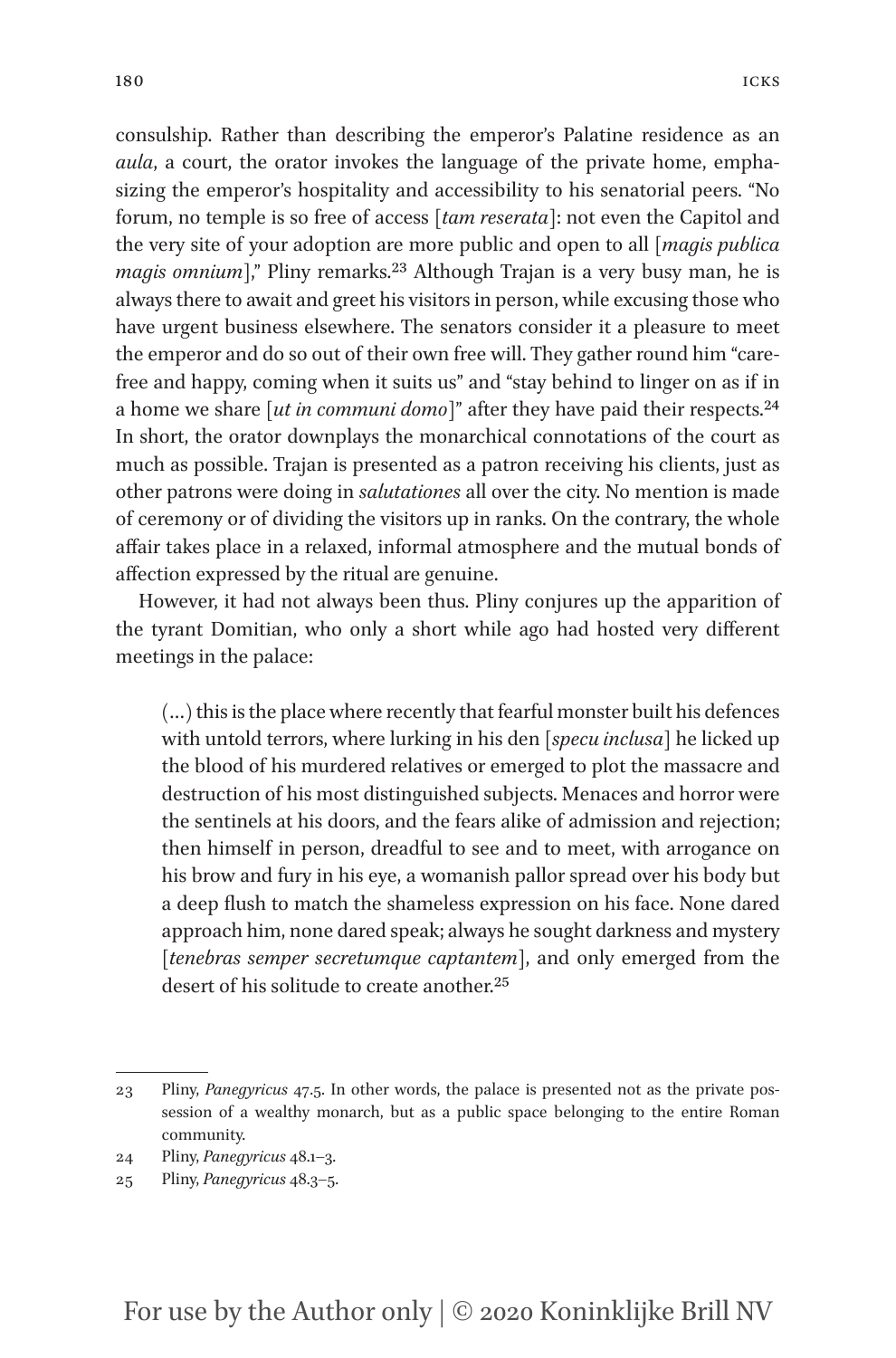In many respects, this passage seems like a foreshadowing of later images of the *princeps clausus*, except that Pliny does not paint a picture of the emperor as an exalted figure living in a golden cage, but rather depicts him as a savage animal lurking in a dark den. What both images share, however, is the notion of a ruler who shuts himself off from the outside world and is very difficult to approach.

#### **3 Senators and the Late-Antique Imperial Court**

By the 4th century, the relatively open court of the Principate had blossomed into something altogether more grand. In places like Constantinople, Milan and Ravenna, the imperial court became a distinct society in its own right, governed by elaborate ceremony, and peopled by professional courtiers whose rank and function were fully determined by court life. An estimated 6,000 people were part of the imperial *comitatus* in the 4th century, including guards, eunuchs and other servants, the members of the imperial consistory, and a whole host of civic and military functionaries.<sup>26</sup>

At the same time, the senatorial elite had become much more diffuse than it had been in the first two centuries AD. On the one hand, there was the old senatorial aristocracy, a group that was not clearly defined in a legal sense, but distinguished itself through such markers of prestige as high birth, wealth, political accomplishments, *virtus* and *paideia*. On the other hand, there was the *Funktionselite* or *Dienstadel*, a varied group which encompassed everyone who had managed to climb the social ladder through their service at the court, the army or the civil administration.<sup>27</sup> These social climbers could not only achieve the old senatorial rank of *clarissimi*, but also the newly created ranks of *spectabiles* and *illustres*, the elite among the elite. This meant that high court officials such as the *magister officiorum* and the *praepositus sacri cubiculi* not only wielded great prestige within the confines of the palace, but could also

<sup>26</sup> Smith, "The Imperial Court of the Late Roman Empire, c. AD 300–c. AD 450", pp. 196–9. For the late-antique court, see also Winterling, *Comitatus. Beiträge zur Erforschung des spätantiken Kaiserhofes*.

<sup>27</sup> Rebenich, "'Pars melior humani generis'—Aristokratie(n) in der Spätantike", pp. 154–5, 158–9. There is extensive scholarship on late-antique elites; see for instance Matthews, *Western Aristocracies and Imperial Court A.D. 364–425*; Salzman/Rapp, *Elites in Late Antiquity*; Salzman, *The Making of a Christian Aristocracy*; Badel, *La Noblesse de l'Empire romain. Les masques et la vertu*; and Lizzi Testa, *Le Trasformazioni delle élites in età tardoantica. Atti del convegno internazionale, Perugia, 15–16 marzo 2004*.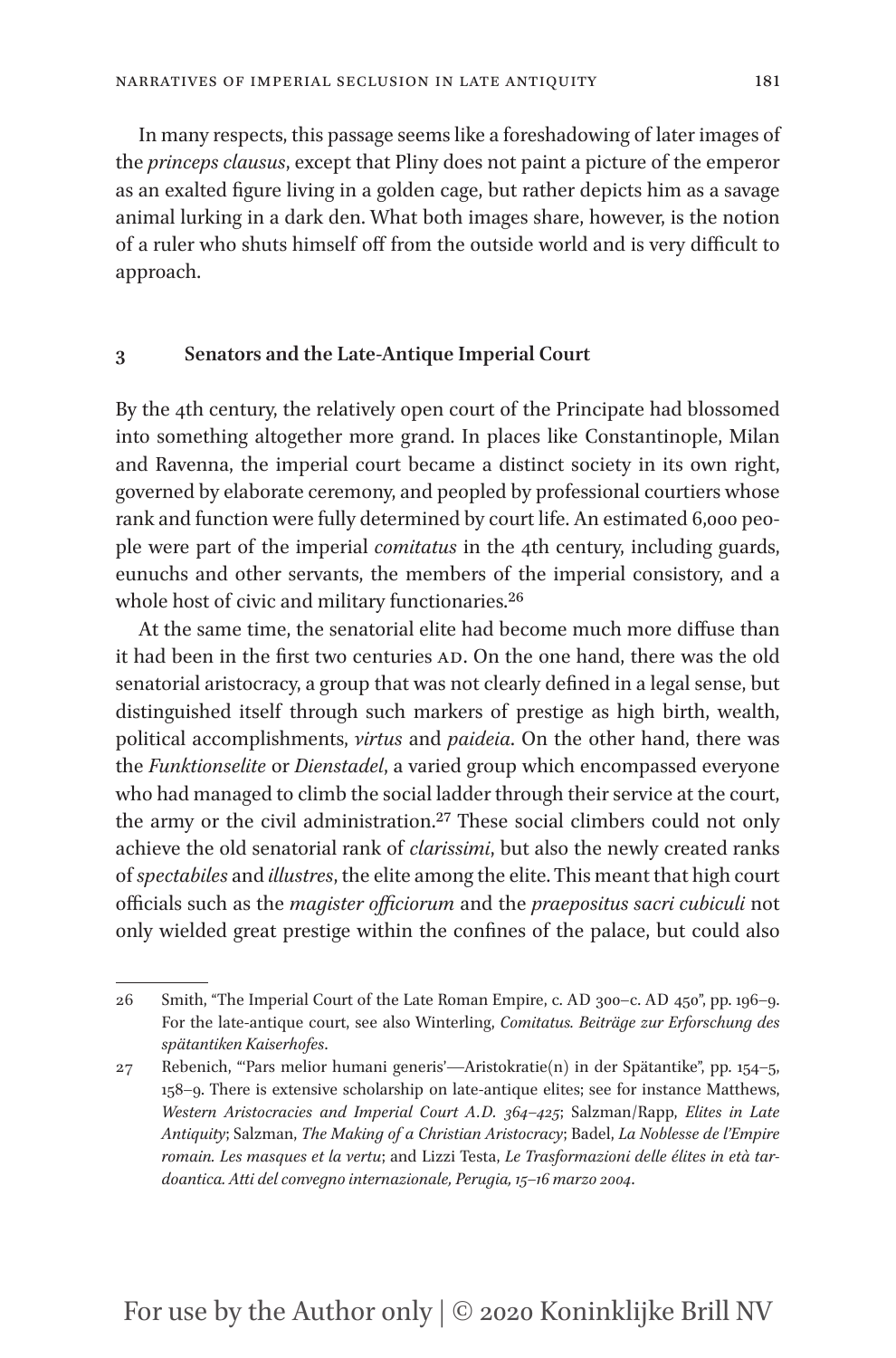claim a place at the top of the senatorial hierarchy, despite their often humble origins and status as eunuchs.28 Indeed, Arcadius' grand chamberlain and right-hand man Eutropius even gained the consulship and was allowed to celebrate a military triumph.29 From the end of the 4th century, the traditional *cursus honorum* lost its importance, so that senators who wished to achieve high posts in the imperial administration could only do so by first fulfilling offices at the imperial court.30 Both in the Eastern and Western Empire, proximity to the emperor and services rendered to the emperor became the decisive factors that determined one's place in the social hierarchy.31

In this brave new world, it made sense for rulers to claim a more elevated position. For one thing, they had to inspire loyalty in the members of a vastly expanded imperial bureaucracy, many of whom did not adhere to traditional senatorial values. The new *Dienstadel* of Late Antiquity did not expect or need the emperor to behave as a *primus inter pares*.32 For another, the introduction of elaborate court ceremony and reliance on eunuchs and other social climbers allowed emperors to keep a certain distance from traditional elites. With the return to sedentary emperorship in the late 4th and 5th centuries, the senatorial aristocracy with its high status, vast wealth and powerful connections once again became a force to be reckoned with. Emphasizing one's unique superhuman status as ruler was a prudent strategy to limit the threat posed by potential rivals.33 At the same time, new elites risen in the service of

29 Liebeschuetz, *Barbarians and Bishops: Army, Church, and State in the Age of Arcadius and Chrysostom*, pp. 93–103.

<sup>28</sup> However, their formal status as *illustres* did not earn them the respect of the traditional elite, who continued to despise them as creatures without honour: Scholten, *Der Eunuch in Kaisernähe. Zur politischen und sozialen Bedeutung des* praepositus sacri cubiculi *im 4. und 5. Jahrhundert n. Chr*., pp. 184–5; Idem, "Der oberste Hofeunuch. Die politische Effizienz eines gesellschaftlich Diskriminierten", pp. 64–7.

<sup>30</sup> Noethlichs, "Strukturen und Funktionen des spätantiken Kaiserhofes", p. 20.

<sup>31</sup> Noethlichs, "Strukturen und Funktionen des spätantiken Kaiserhofes", pp. 33–4; Rebenich, "'Pars melior humani generis'—Aristokratie(n) in der Spätantike", pp. 157–8.

<sup>32</sup> Matthews, *The Roman Empire of Ammianus*, p. 249; Smith, "The Imperial Court of the Late Roman Empire, c. AD 300–c. AD 450", pp. 174–5.

<sup>33</sup> See Börm, "Herrscher und Eliten in der Spätantike" for imperial strategies of dealing with powerful elites (comparison between late-antique emperors and Sasanian kings). Also Scholten, "Der oberste Hofeunuch. Die politische Effizienz eines gesellschaftlich Diskriminierten", pp. 71–2. See Matthews, *Western Aristocracies and Imperial Court A.D. 364–425* for the importance of the senatorial aristocracy of the West. Pfeilschifter, *Der Kaiser und Konstantinopel. Kommunikation und Konfliktaustrag in einer spätantiken Metropole*, pp. 452–65 argues that the senatorial aristocracy of Constantinople did not form a cohesive group that pursued its interests collectively.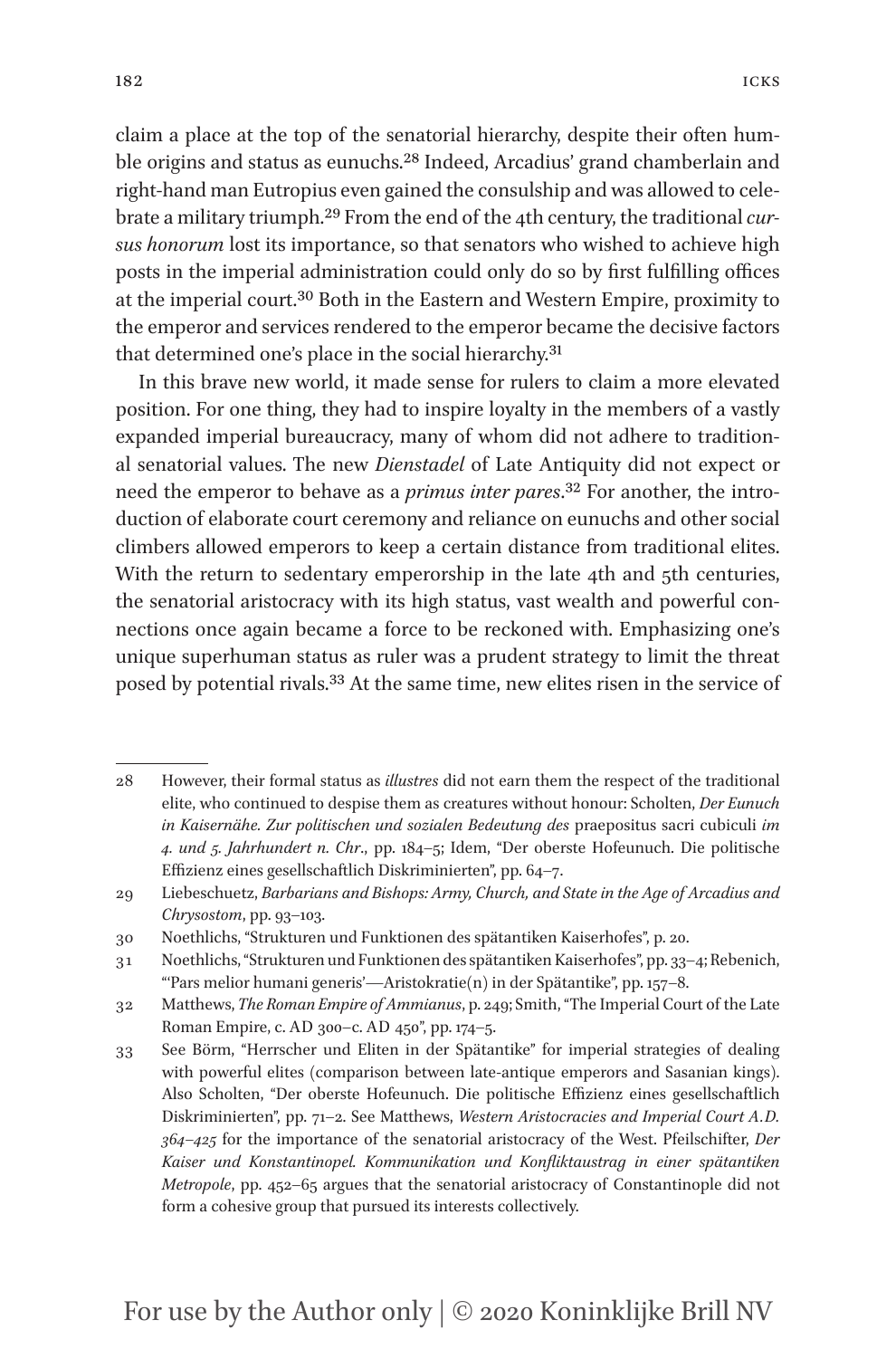the Empire—men like Rufinus,<sup>34</sup> Eutropius,<sup>35</sup> and Stilicho<sup>36</sup>—sought to encroach on the power of weak rulers, forcing them into a mostly ceremonious position.37 Perhaps even more than during the Principate, then, the imperial court was a battleground where various parties competed to influence or even control the emperor.

### **4 Unapproachable Emperors**

With these things in mind, let us now return to some of the concerns expressed in late-antique discourse with regard to imperial accessibility. Even though it had been well over two hundred years since Pliny imagined Trajan's palace as a shared house which senators could wander in and out of at their leisure, the notion of an open court still retained some appeal. For instance, the panegyrist Mamertinus complimented Julian on maintaining the friends he had made in his private life, remarking that "no one has been thrust from his position, no one debarred from access to him, the doors of the palace are closed to no one [*nulli palatii fores clausae sunt*]".38 Likewise, Theodosius received praise from Themistius because "no one comes into the palace with pounding heart, chattering teeth and pale with fear but with confident and upstanding thoughts as if entering the sanctuary of a holy place [*ὥσπερ εἰς τὰ ἄσυλα τῶν ἱερῶν*]". In fact, the emperor's very sight was "enough to dispel all fear from the spirit".<sup>39</sup> By implication, of course, not all rulers were so easily approachable. We have already seen how the *principes clausi* described by Pacatus preferred to stay hidden "within some remote part of the palace", shielding themselves off through silence and solitude. Synesius complained that only a few senators were fortunate enough to be able to behold the emperor lawfully, while Arcadius' lowly sycophants could apparently enter the palace with less trepidation than the generals who commanded the imperial armies.40 Even though we should not take such complaints literally, they appeal to negative sentiments which must

# For use by the Author only | © 2020 Koninklijke Brill NV

<sup>34</sup> *PLRE* 1, Flavius Rufinus 18, pp. 778–81.

<sup>35</sup> *PLRE* 2, Eutropius 1, pp. 440–4.

<sup>36</sup> *PLRE* 1, Stilicho, pp. 853–8.

<sup>37</sup> See McEvoy, *Child Emperor Rule in the Late Roman West, AD 367–455* for the child emperors of the West.

<sup>38</sup> *Panegyricus Latinus* 3(11).26.4.

<sup>39</sup> Themistius, *Orationes* 15.190c. Compare *Panegyricus Latinus* 4(10).5.1–3, where Nazarius praises Constantine's appearance as much less intimidating than the splendour of the tetrarchs.

<sup>40</sup> *Panegyricus Latinus* 2(12).21.3; Synesius, *De regno* 11.3; 10.4.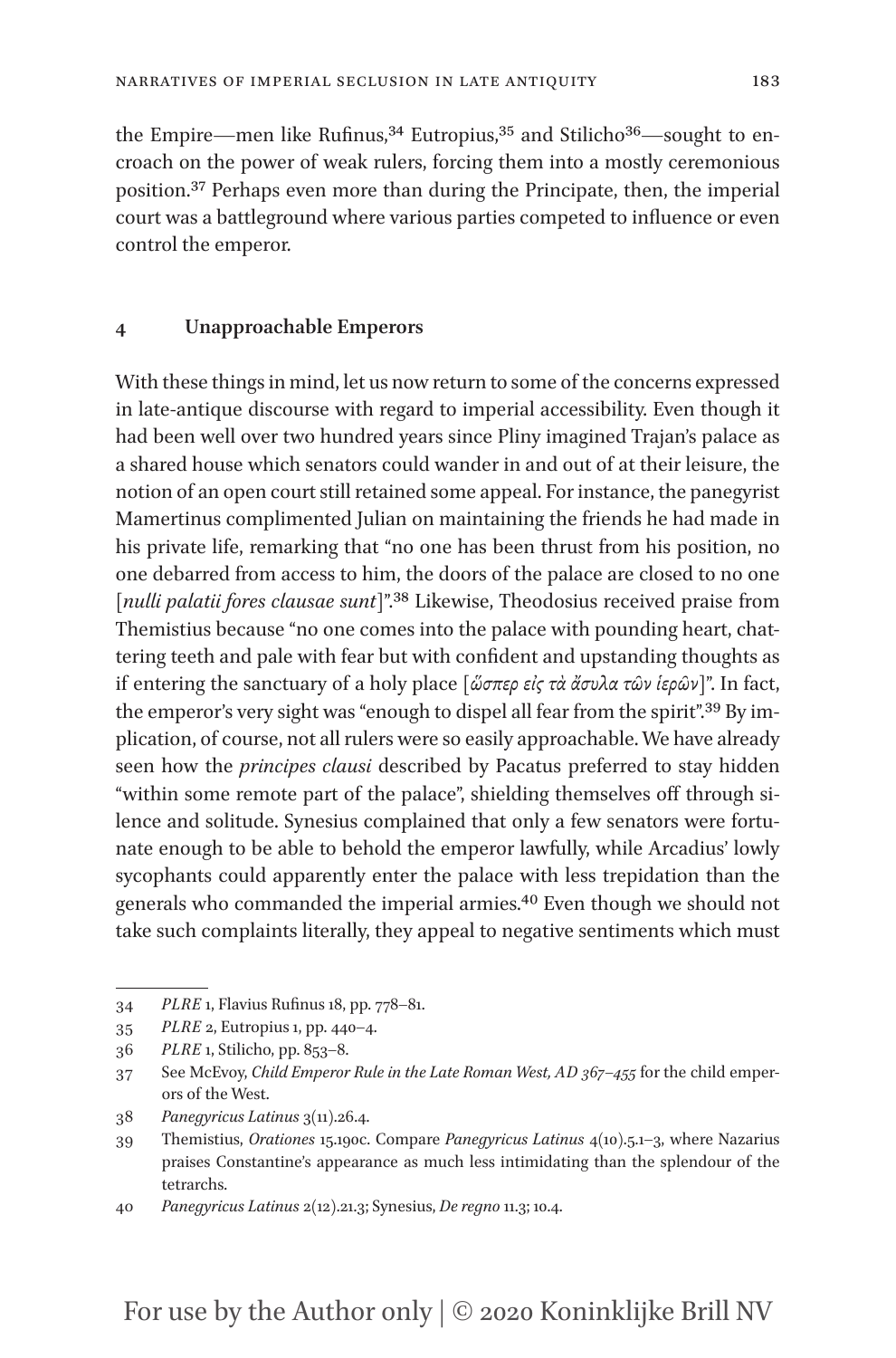have existed at the time. Eager to gain imperial favour, senators, generals and local elites like Synesius himself evidently felt that they were not sufficiently able to interact with their sovereign.

Changing relations between emperors and elites fuelled these concerns. Whereas senators in Pliny's day could probably gain admittance to the court with relative ease, in Late Antiquity access to the monarch was strictly controlled by the *magister officiorum* and the *praepositus sacri cubiculi*.41 A famous case records how bishop Ambrose sought to arrange a private audience with the usurper Maximus to negotiate on behalf of Valentinian II, but was turned down by the emperor's chamberlain, who replied that he could only be heard in the consistory.42 It is not surprising that Ambrose preferred a private meeting, since formal audiences with the sovereign were highly ritualized affairs, where the enthroned monarch was concealed behind curtains, which opened to reveal him in all his majesty. Visitors were then allowed to approach him in order of rank and perform *adoratio*, prostrating themselves before the emperor and kissing the imperial purple.<sup>43</sup> During these meetings, even senators and high military officials would have to follow the instructions of the *magister officiorum*, the *silentiarii* and others who directed the proceedings, obstructing them from interacting freely and spontaneously with the monarch. Contrary to the *salutatio* of the Principate, then, late-antique audiences emphasized the insurmountable social distance between the emperor and even the most esteemed members of the elite. Any pretence that this was a meeting between equals was deliberately quashed.

Resentment against the ceremonization of the imperial office is well recorded in 4th- and 5th-century sources. Eutropius scorned Diocletian's splendid adornment and above all the ritual of prostration, which the emperor was supposed to have introduced and which was "suited rather to royal usages than to Roman liberty" [*regiae consuetudinis formam magis quam Romanae libertatis*].44 Themistius remarked that many panegyric orators focused on the emperor's crown and glittering robe, but failed to realize that the true qualities

<sup>41</sup> Paterson, "Friends in High Places: The Creation of the Court of the Roman Emperor", p. 123; Scholten, "Der oberste Hofeunuch. Die politische Effizienz eines gesellschaftlich Diskriminierten", pp. 51–4. The *magister officiorum* regulated access to imperial audiences and the consistory, while the *praepositus sacri cubiculi* determined who was allowed to enter the even more exclusive inner court, i.e. the emperor's private quarters.

<sup>42</sup> Ambrose, *Epistula* 24.2.

<sup>43</sup> For the ritual of *adoratio*, see Avery, "The 'adoratio purpurae' and the Importance of the Imperial Purple in the Fourth Century of the Christian Era"; and Smith, "The Imperial Court of the Late Roman Empire, c. AD 300–c. AD 450", pp. 214–20. In this volume, Fabian Schulz provides a detailed discussion of bishop Athanasius' audience with Constans.

<sup>44</sup> Eutropius, *Breviarium ab urbe condita* IX 26. According to Lactantius, *De mortibus persecutorum* 21.2, it was Galerius who first introduced prostration, while the *Historia Augusta*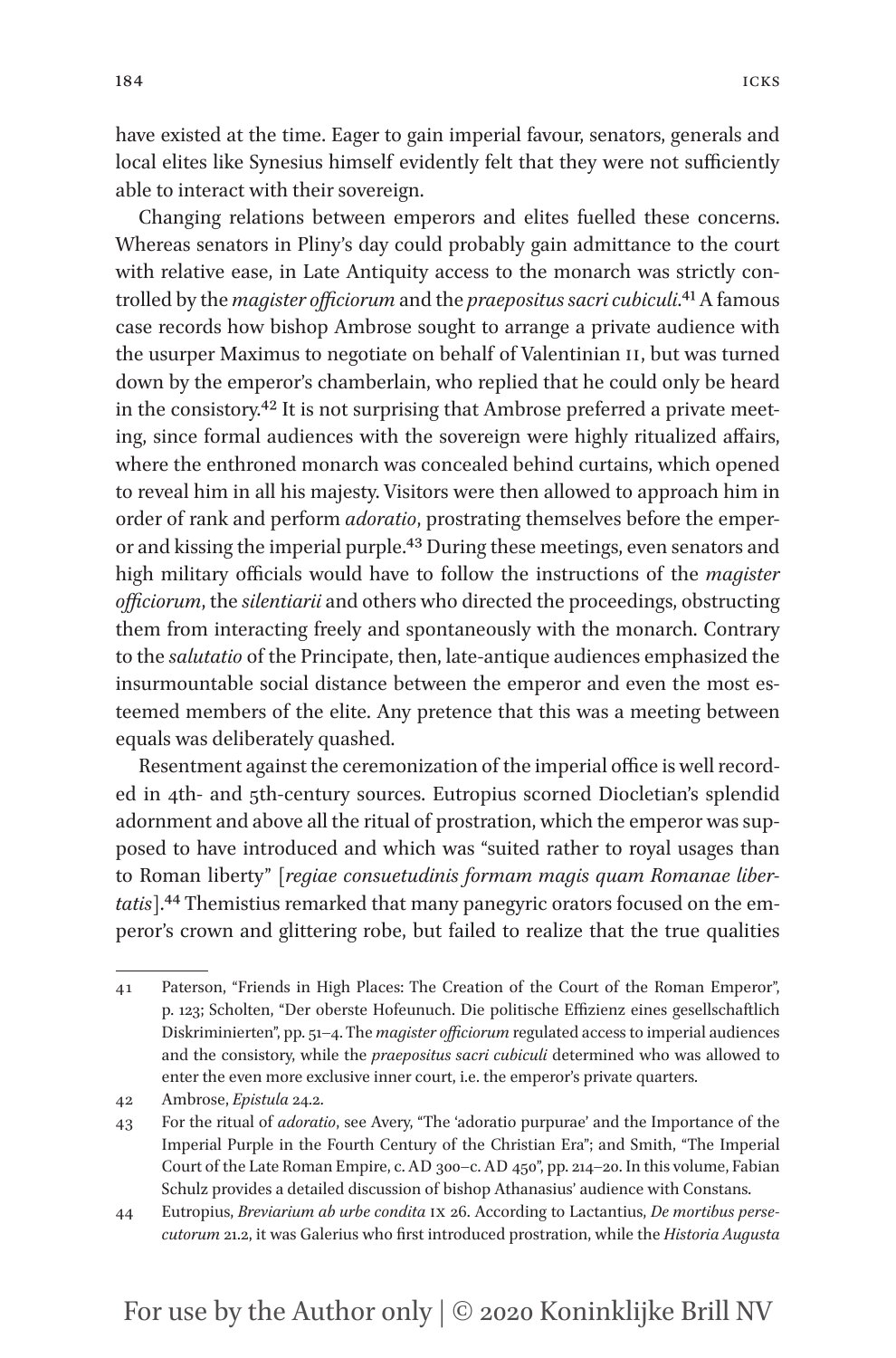of a good leader were not so easily visible.45 In particular, excessive pomp and ceremony could be associated with palace-bound emperors. Synesius mocked Arcadius and his predecessors for dressing as splendidly as peacocks, inquiring rhetorically whether things had not been better when they had still been leading armies in the field, "blackened by the sun", while behaving themselves "in all other respects simply and artlessly" [*ἀφελῶς τε καὶ αὐτοσκευῶς*]. Likewise Claudian, in his panegyric on Honorius' fourth consulship, had Theodosius press upon his son that it was all well and good for the tiara-adorned King of Parthia to while away his time in idle luxury, but that a Roman emperor could not keep his virtue "overwhelmed in darkness" [*submersa tenebris*]: rather than to "overstep the limits established for mankind" [*praescriptos homini transcendere fines*], he should respect his inferiors, obey the laws he himself has set and lead armies to battle.<sup>46</sup> Both authors, then, are making a case for a merit-based emperorship in which the ruler does not isolate himself in elevated splendour, but leaves the confines of the palace to actively serve the interests of the *res publica*.

### **5 Insiders and Outsiders**

If the difficulty of getting close to the emperor was an important concern expressed in late-antique discourse, an additional concern was no less pressing: the fear that other people *were* on familiar terms with the sovereign and could influence his decisions. These were the eunuchs and other servants at court who had unrestricted access to the imperial presence. Naturally, our elite sources assume that the influence low-born courtiers had on the emperor could never amount to anything good. In the competition for imperial favour, they were unwelcome rivals. The *Historia Augusta*, in its depiction of Severus Alexander as an ideal prince, praises the young ruler for chasing all eunuchs from the palace, characterising their presence as un-Roman:

These creatures alone cause the downfall of emperors, for they wish them to live in the manner of foreign nations or as the kings of the Persians, and keep them well removed from the people and from their friends [*a populo et amicis summovent*], and they are go-betweens, often delivering

blames it on Elagabalus (*Vita Severi Alexandri* 18.3). All three authors associate the ritual with the Persians and hence stress its "un-Romanness".

<sup>45</sup> Themistius, *Orationes* 1.2a–b.

<sup>46</sup> Synesius, *De regno* 11.2, 11.5; Claudian, *Panegyricus dictus Honorio Augusto quartum consuli* 214–224, 296–305, 320–352.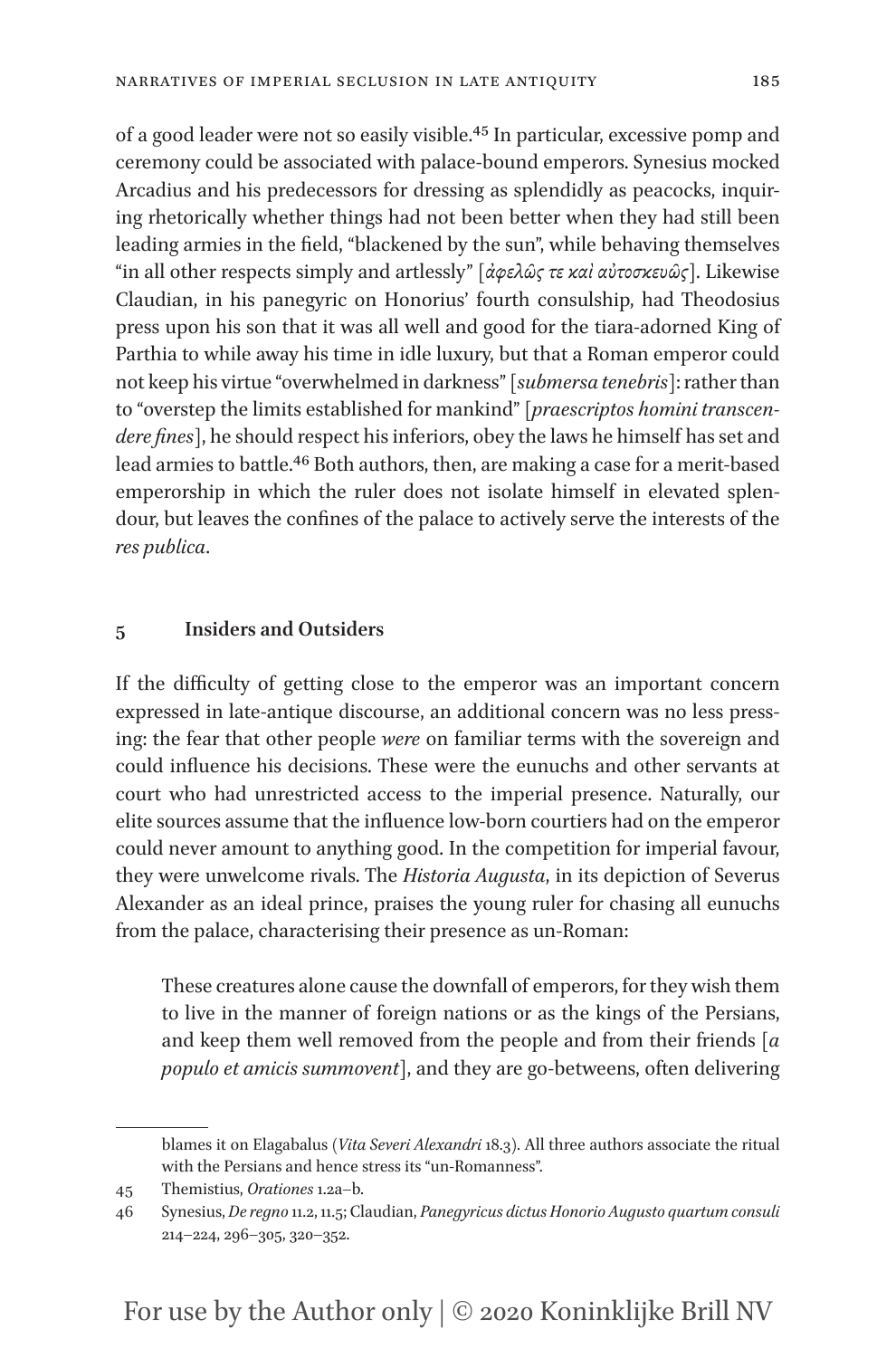messages other than the emperor's reply, hedging him about [*claudentes principem*], and aiming, above all things, to keep knowledge from him.<sup>47</sup>

Although the passage occurs in the biography of an early 3rd-century emperor, it is likely to voice the author's contemporary concerns, as is the remark that Alexander surrounded himself with friends who were "upright and revered, not spiteful, or thieving, or seditious, or crafty, or leagued together for evil, or haters of the righteous, or lustful, or cruel, or deceivers of their prince, or mockers, or desirous of hoodwinking him like a fool", and who "sold nothing, who lied in nothing, who falsified nothing, and who never fell short of the expectations of their prince but were always devoted to him."48 The author does not specify who these suitable companions were, but it is not a far-fetched guess that he is thinking of upper-class men with staunch morals and impeccable pedigrees.

Late-antique sources provide many examples of eunuchs or other courtiers who supposedly controlled emperors, such as the grand chamberlain Eusebius, who had Constantius II under his thumb,<sup>49</sup> the grand chamberlain Eutropius, who "ruled Arcadius like a fatted animal",50 and the *magister officiorum* Olympius, who held sway over the court of Ravenna after Stilicho's demise.51 We have already seen that courtiers with close links to the emperor could pose a serious threat to outsiders, destroying their careers or even their lives by throwing suspicion on them.52 The young Gratian and Valentinian II, for instance, were allegedly "not able to think for themselves, and were controlled by the slanders of the eunuch chamberlains", while Valens was "ready to listen to informers without distinguishing truth from falsity"—not to mention Constantius II, whose "anxious ears" were "always attentive and open to such gossip" [*expositas semper eius modi rumoribus et patentes*].53 Significantly, Ammianus often stresses the intimate, secretive atmosphere in which eunuchs wove their webs of intrigue, speaking of "secret whispers" [*arcanos susurros*], "muttering" [*mussitare*] and "whispered slanders" [*mordaces susurrus*]. These were scenes taking place in the emperor's private quarters—a place from

<sup>47</sup> *Historia Augusta*, *Vita Severi Alexandri* 66.3. Perhaps the author had Julian in mind, who likewise expelled all his predecessor's corrupt attendants from the palace: Ammianus, *Res gestae* XXII 4.1–10.

<sup>48</sup> *Historia Augusta*, *Vita Severi Alexandri* 66.2.

<sup>49</sup> Libanius, *Oratio* 18.152; *PLRE* 1, Eusebius 11, pp. 302–3.

<sup>50</sup> Zosimus, *Historia nova* V 12.1.

<sup>51</sup> Zosimus, *Historia nova* V 35.1. *PLRE* 2, Olympius 2, pp. 801–2.

<sup>52</sup> See notes 11 and 12 for the examples of Silvanus and Ursicinus as victims of malicious courtiers.

<sup>53</sup> Zosimus, *Historia nova* IV 22.4; Ammianus, *Res gestae* XXXI 14.6; XIV 11.4.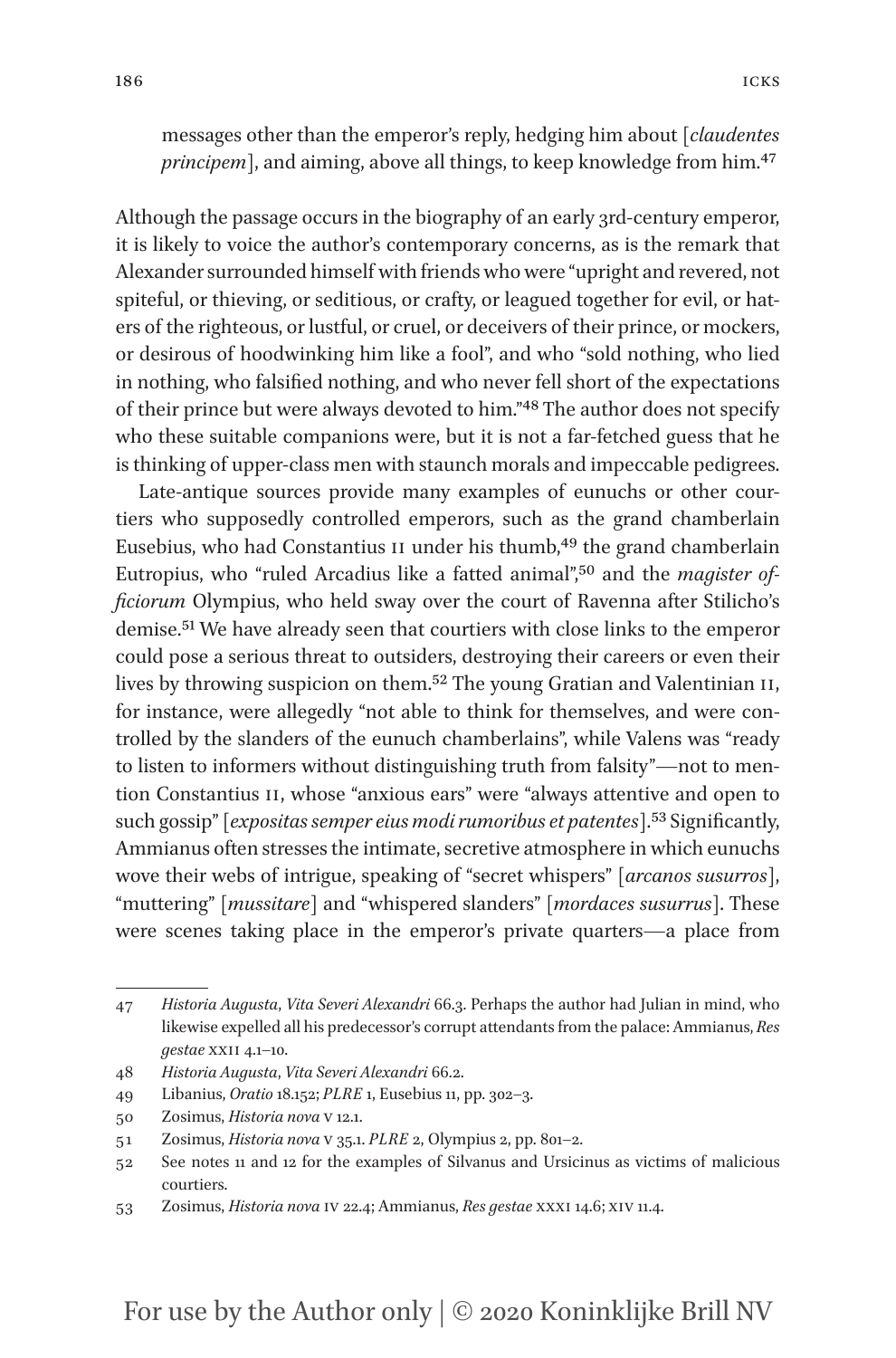which senators and generals were usually barred entrance, but where they feared their fates might be decided.54

The fact that low-born courtiers wielded so much power and prestige was grating to members of the upper classes, who considered these privileges to be rightfully theirs. Claudian put it succinctly in his first invective on Eutropius: "He who was not suffered to perform the duties of a slave is admitted to the administration of an empire; him whom a private house scorned as a servant, a palace tolerates as its lord."55 Reminiscing about the bad old days before Julian became emperor, Libanius recalled how "we used to fall on our faces, as though struck by lightning" when encountering eunuchs and other palace servants. In similar fashion, Mamertinus reflected on the undignified behaviour many nobles displayed to win political office: "you would see men of patrician family bowing at the doors of those who ministered to the royal desire [*qui regiis cupiditatibus serviebant*]".56 As stand-ins for the emperor, these ministers were not just rivals in the competition for imperial favour, but could distribute favours themselves. Most authors and orators took it for granted that courtiers were unworthy of the political power placed in their hands and would abuse it at every possible turn. Railing against the corruption of Rufinus, Claudian described practices that many of his contemporaries would probably not have considered untypical for the goings-on at a late-antique court: "Everything had its price. He betrayed secrets, deceived dependents, and sold honours that had been wheedled from the emperor."57 After all, what else could one expect of such upstart riff-raff?

#### **6 Conclusion**

Late-antique narratives about imperial seclusion express a range of elite concerns regarding the changing relationship between ruler and ruled. The image of the secluded, inaccessible monarch is the representation of these concerns. Although imperial seclusion was not exclusively addressed in works of the senatorial aristocracy, the theme as such is heavily informed by the senatorial discourse on imperial *civilitas* from the time of the Principate. The image of an

<sup>54</sup> Ammianus, *Res gestae* XIV 11.3; XX 2.1. See also Icks, "Of Lizards and Peacocks: Criticism of the *princeps clausus* in Fourth- and Fifth-Century Sources", p. 480.

<sup>55</sup> Claudian, *In Eutropium* I 142–144.

<sup>56</sup> Libanius, *Oratio* 18.150; *Panegyricus Latinus* 3(11).20.4. Under Julian, these indignities had presumably ended: now the emperor himself approached men he deemed fit for political office (21.4–5).

<sup>57</sup> Claudian, *In Rufinum* I 179–180.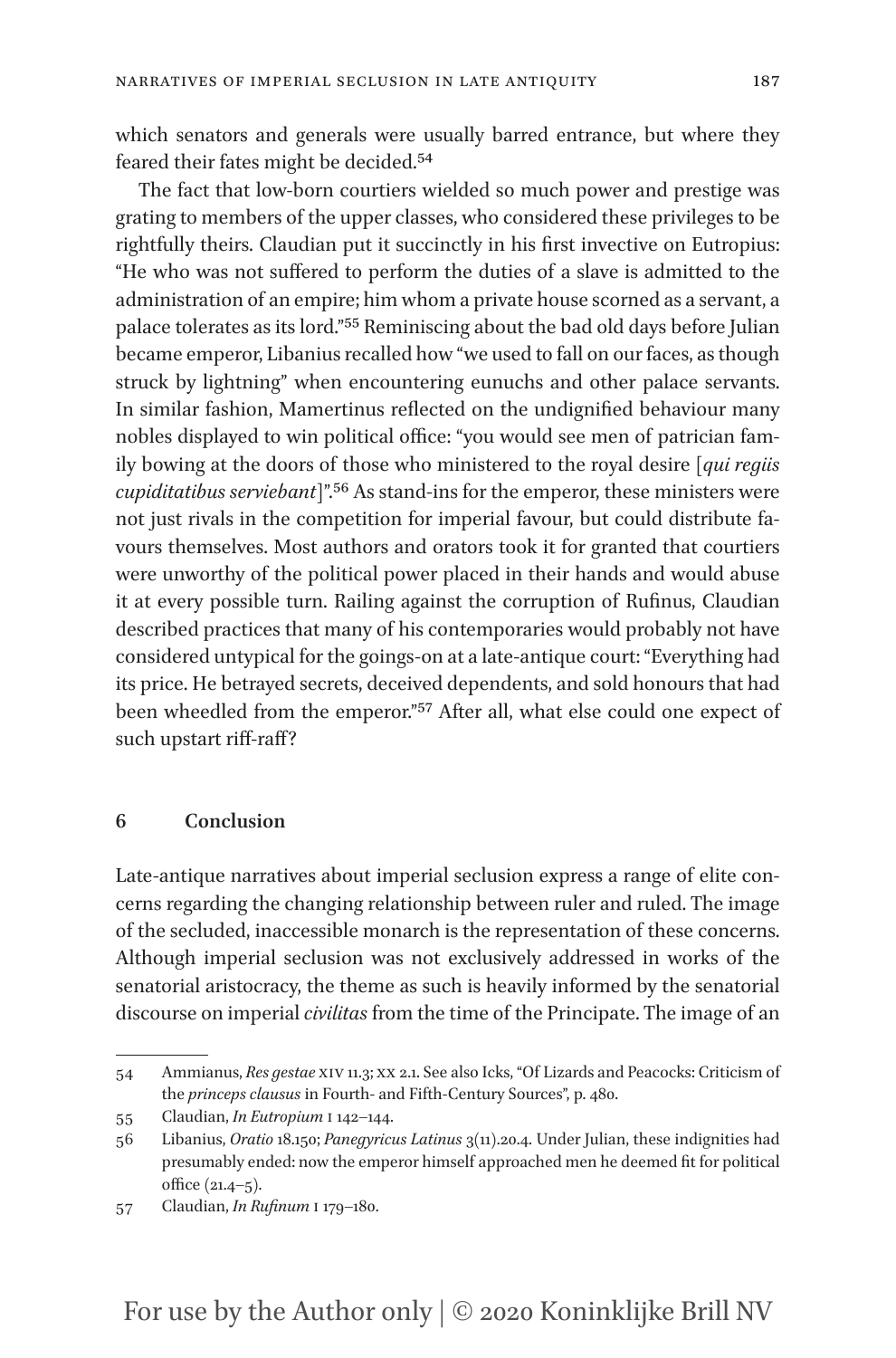amicable, approachable *princeps* who nurtures close bonds with senators and the Roman people at large, perhaps best epitomized in Pliny's panegyric to Trajan, serves as a counterpoint to the distant, elevated autocrat we encounter in late-antique texts. For many authors, the latter was a figure of scorn and resentment, because he did not adhere to the long-established norms regulating the competition for imperial favour. Traditional elites held strong views on *who* should be able to compete and on *which terms* the competition should take place. Those views often clashed with the realities of the late-antique court.

Of course, imperial inaccessibility and unworthy favourites had been causes of concern since the days of the Julio-Claudians, as accounts of Tiberius' withdrawal to Capri and Claudius' influential freedmen attest. We should be careful not to view the differences between the Principate and Late Antiquity in black-and-white terms. Nevertheless, the gradual development of a monarchic court, and the vast imperial bureaucracy that developed alongside it, confronted senators and other elite groups with a society and a space that did not function according to traditional aristocratic norms and values, but had a habitus and hierarchy of its own, where lineage, social rank and political accomplishments did not matter as much as proximity to the monarch. In Late Antiquity, the latter was of tremendous importance as a source of elite power and status. At the same time, emperors no longer downplayed, but rather emphasized the social distance which had always existed between themselves and members of the upper classes.

The consequences were not just symbolic. The emerging class of professional courtiers who regulated court ceremony, controlled access to the emperor, and were always in his vicinity infringed on privileges that aristocrats had long claimed for themselves. Although channels of communication between emperors and elites remained open, the rules of the game had changed. Palace meetings between the monarch and members of the upper classes became much more formalized occasions than the *salutationes* of the Principate had been, leaving less room for spontaneous interaction. Complaints about aloof, secluded rulers were a response to these changes. At least some senators and other elites felt that their ties to the emperor were under pressure, potentially leading to a loss of influence and social status. It is small wonder that they looked with envy and dismay at eunuchs and other palace-dwellers, who were under no illusion that they were the equals of their sovereign, but profited from their intimate acquaintance with the master of the Roman world and could snuff out the careers or even the lives of distinguished senators and military officers. Confronted with this privileged inner circle, men of high status might well feel uneasy, unsure about the extent to which they were being kept in the dark.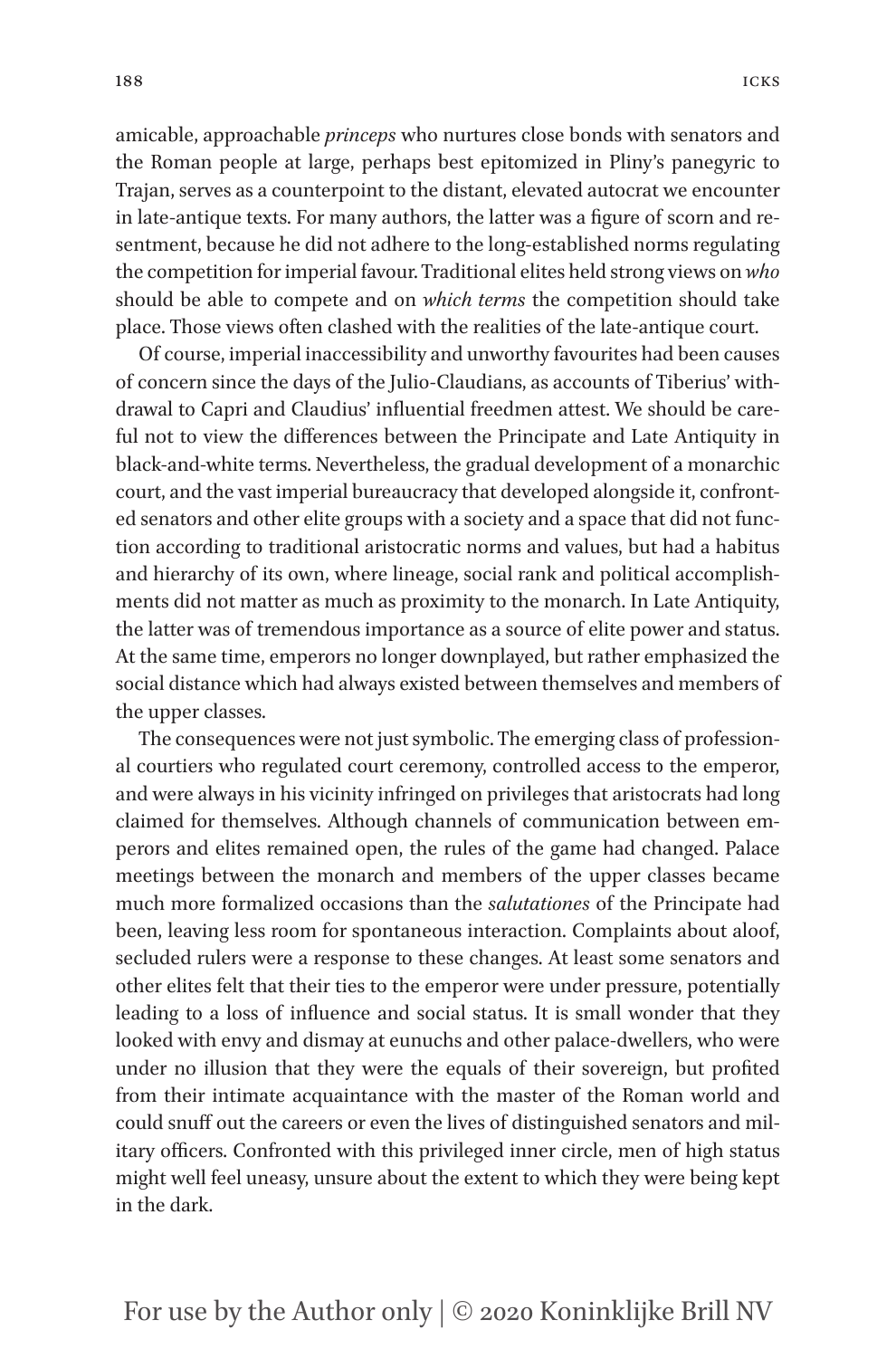#### **Bibliography**

#### *Primary Sources*

- Ambrose, *Epistulae*, ed. G. Benterle, *Sancti Ambrosii Episcopi Mediolanensis Opera*, Milan 1988.
- Ammianus Marcellinus, *Res gestae*, trans. J.C. Rolfe, *History*, 3 vols., Cambridge, Mass. 1939–50 (repr. 1970–71).
- Claudian, *In Eutropium*, trans. M. Platnauer, *Claudian*, vol. 1, London 1922.
- Claudian, *In Rufinum*, trans. M. Platnauer, *Claudian*, vol. 1, London 1922.
- Claudian, *Panegyricus dictus Honorio Augusto quartum consuli*, trans. M. Platnauer, *Claudian*, vol. 1, London 1922.
- Eutropius, *Breviarium ab urbe condita*, ed. C. Santini, *Eutropii Breviarium ab urbe condita*, Leipzig 1979.
- Gregory of Tours, *Historia Francorum*, ed. W. Arndt, *Historia Francorum*, Hanover 1885.
- *Historia Augusta, Vita Aureliani*, trans. D. Magie, *Historia Augusta*, vol. 3: *The Two Valerians*. *The Two Gallieni. The Thirty Pretenders. The Deified Claudius. The Deified Aurelian. Tacitus. Probus. Firmus, Saturninus, Proculus and Bonosus*. *Carus, Carinus and Numerian*, Cambridge 1932.
- *Historia Augusta, Vita Severi Alexandri*, trans. D. Magie, *Historia Augusta*, vol. 2: *Caracalla. Geta. Opellius Macrinus. Diadumenianus. Elagabalus. Severus Alexander. The Two Maximini. The Three Gordians. Maximus and Balbinus*, Cambridge 1924.
- Lactantius, *De mortibus persecutorum*, ed. and trans. A. Städele, *De mortibus persecutorum/Die Todesarten der Verfolger*, Turnhout 2003.
- Libanius, trans. A.F. Norman, *Libanius. Selected Orations*, vol. 1: *Julianic Orations*, London 1969.
- *Panegyrici Latini*, eds. V. Paladini/P. Fedeli, *Panegyrici Latini*, Rome 1976.
- Pliny, *Panegyricus*, trans. B. Radice, *Pliny. Letters*, vol. 2: *Books 8–10. Panegyricus*, Cambridge 1969.
- Synesius, *De regno*, ed. N. Terzaghi, *Synesii Cyrenensis Opuscula*, Rome 1944, pp. 5–62.
- Themistius, *Orationes*, eds. G. Downey/H. Schenkl, *Themistii orationes quae supersunt*, vol. 1, Leipzig 1965.
- Zosimus, *Historia nova*, ed. L. Mendelssohn, *Historia nova. Zosimi comitis et exadvocati fisci*, Leipzig 1887.

#### *Secondary Literature*

- Alföldi, A., *Die monarchische Repräsentation im römischen Kaiserreiche*, 3rd ed., Darmstadt 1970.
- Avery, W.T., "The 'adoratio purpurae' and the Importance of the Imperial Purple in the Fourth Century of the Christian Era", *MAAR* 17 (1940), pp. 66–80.

# For use by the Author only | © 2020 Koninklijke Brill NV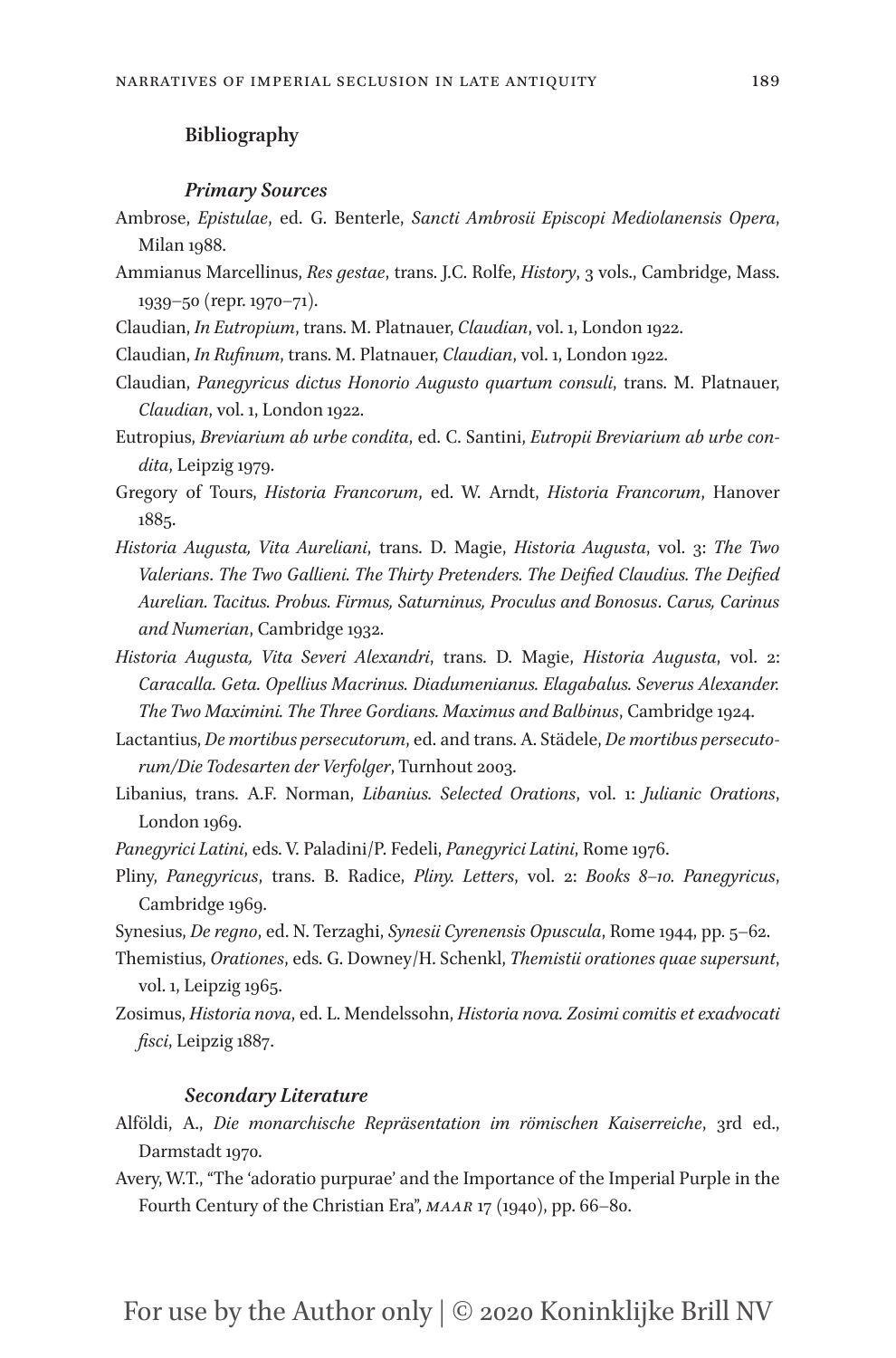Badel, C., *La Noblesse de l'Empire romain. Les masques et la vertu*, Seyssel 2005.

- Börm, H., "Herrscher und Eliten in der Spätantike", in Idem/J. Wiesehöfer (eds.), *Commutatio et contentio: Studies in the Late Roman, Sasanian, and Early Islamic Near East. In Memory of Zeev Rubin*, Düsseldorf 2010, pp. 159–98.
- Cameron, A./Long, J., *Barbarians and Politics at the Court of Arcadius. With a Contribution by Lee Sherry*, Berkeley 1993.
- Chastagnol, A., "Autour du thème du princeps clausus", in J. Straub (ed.), *Bonner Historia-Augusta-Colloquium, 1982/1983*, Bonn 1985, pp. 149–61.
- Diefenbach, S., "Zwischen Liturgie und 'civilitas': Konstantinopel im 5. Jahrhundert und die Etablierung eines städtischen Kaisertums", in R. Warland (ed.), *Bildlichkeit und Bildort von Liturgie. Schauplätze in Spätantike, Byzanz und Mittelalter*, Wiesbaden 2002, pp. 21–49.
- Duindam, J.F.J., *Myths of Power: Norbert Elias and the Early Modern European Court*, trans. L.S. Granger/G.T. Moran, Amsterdam 1994.
- Eich, P., "Aristokratie und Monarchie im kaiserzeitlichen Rom", in H. Beck/P. Scholz/ U. Walter (eds.), *Die Macht der Wenigen. Aristokratische Herrschaftspraxis, Kommunikation und 'edler' Lebensstil in Antike und Früher Neuzeit*, Munich 2008, pp. 125–51.
- Elias, N., *Die höfische Gesellschaft. Untersuchungen zur Soziologie des Königtums und der höfischen Aristokratie mit einer Einleitung: Soziologie und Geschichtswissenschaft*, Neuwied 1969.
- Harries, J., "Pius princeps: Theodosius II and Fifth-Century Constantinople", in P. Magdalino (ed.), *New Constantines: The Rhythm of Imperial Renewal in Byzantium, 4th–13th Centuries*, Aldershot 1994, pp. 35–44.
- Helle, H.J., "Soziologie der Konkurrenz—Sociology of Competition by Georg Simmel", *The Canadian Journal of Sociology / Cahiers canadiens de sociologie* 33 (2008), pp. 945–56.
- Hopkins, K., "Eunuchs and Politics in the Later Roman Empire", *Proceedings of the Cambridge Philological Society* 189 (1963), pp. 62–80.
- Hunt, D., "The Outsider Inside: Ammianus on the Rebellion of Silvanus", in J.W. Drijvers/D. Hunt (eds.), *The Late Roman World and its Historian: Interpreting Ammianus Marcellinus*, London 1999, pp. 51–63.
- Icks, M., "Of Lizards and Peacocks: Criticism of the *princeps clausus* in Fourth- and Fifth-Century Sources", *Mediterraneo Antico* 20 (2017), pp. 467–94.
- Kelly, C., "Stooping to Conquer: The Power of Imperial Humility", in Idem (ed.), *Theodosius II: Rethinking the Roman Empire in Late Antiquity*, Cambridge 2013, pp. 221–43.

Kolb, F., *Herrscherideologie in der Spätantike*, Berlin 2001.

Lejdegård, H., *Honorius and the City of Rome: Authority and Legitimacy in Late Antiquity*, diss. University of Uppsala 2002.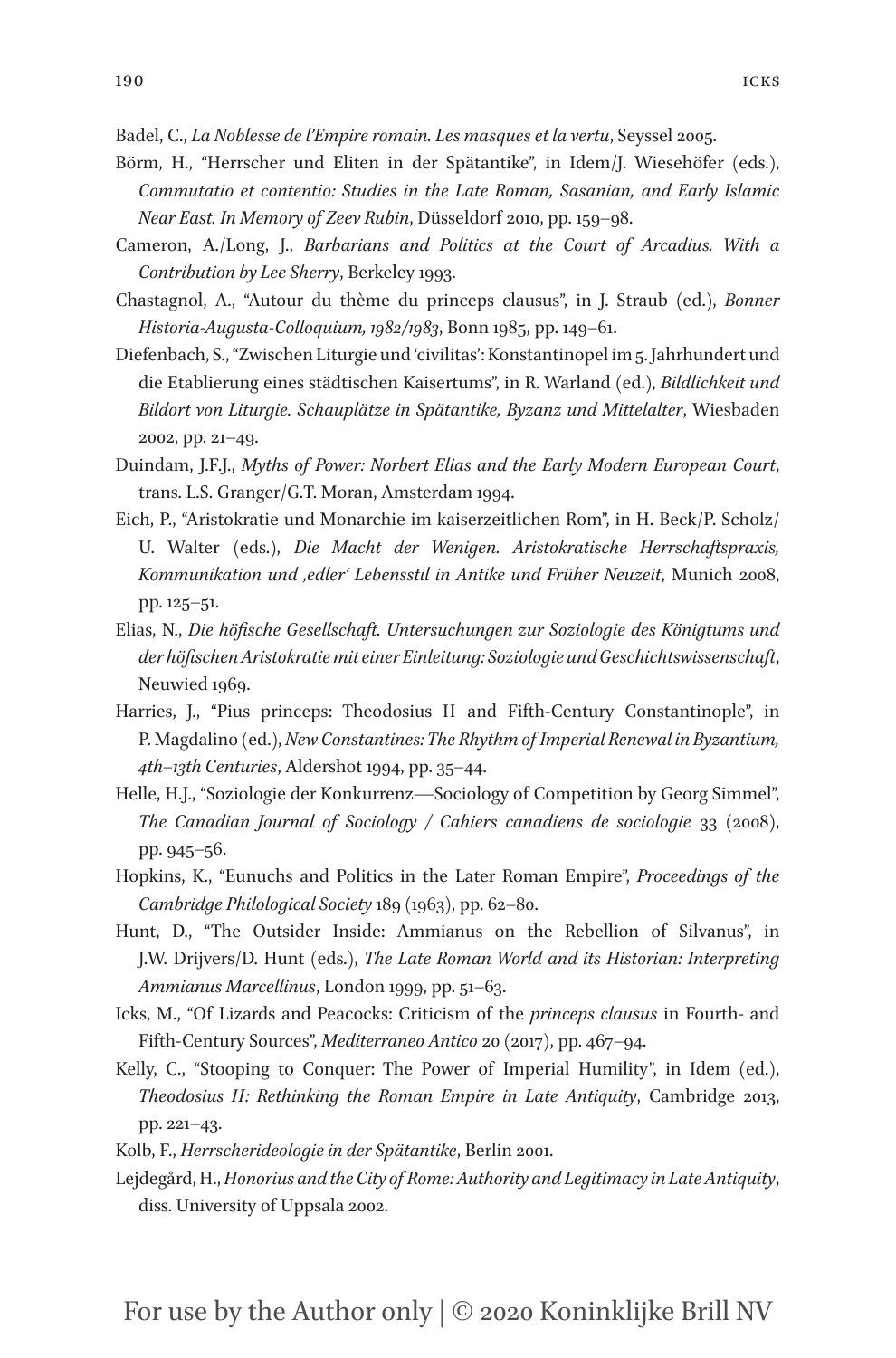- Lendon, J.E., *Empire of Honour: The Art of Government in the Roman World*, Oxford 1997.
- Leppin, H., *Theodosius der Große*, Darmstadt 2003.
- Liebeschuetz, J.H.W.G., *Barbarians and Bishops: Army, Church, and State in the Age of Arcadius and Chrysostom*, Oxford 1990.
- Lizzi Testa, R. (ed.), *Le Trasformazioni delle élites in età tardoantica. Atti del convegno internazionale, Perugia, 15–16 marzo 2004*, Rome 2006.
- MacCormack, S., *Art and Ceremony in Late Antiquity*, Berkeley 1981.
- Matthews, J., *Western Aristocracies and Imperial Court A.D. 364–425*, Oxford 1975.
- Matthews, J., *The Roman Empire of Ammianus*, London 1989.
- McEvoy, M.A., *Child Emperor Rule in the Late Roman West, AD 367–455*, Oxford 2013.
- Meier, M., "Die Demut des Kaisers. Aspekte der religiösen Selbstinszenierung bei Theodosius II. (408–450 n. Chr.)", in A. Pečar/K.Trampedach (eds.), *Die Bibel als politisches Argument. Voraussetzungen und Folgen biblizistischer Herrschaftslegitimation in der Vormoderne*, Munich 2007, pp. 135–58.
- Nixon, C.E.V./B.S. Rodgers (eds. & trans.), *In Praise of Later Roman Emperors: The Panegyrici Latini*, Berkeley 1994.
- Noethlichs, K.L., "Strukturen und Funktionen des spätantiken Kaiserhofes", in A. Winterling (ed.), *Comitatus. Beiträge zur Erforschung des spätantiken Kaiserhofes*, Berlin 1998, pp. 13–49.
- Paterson, J., "Friends in High Places: The Creation of the Court of the Roman Emperor", in A.J.S. Spawforth (ed.), *The Court and Court Society in Ancient Monarchies*, Cambridge 2007, pp. 121–56.
- Pfeilschifter, R., *Der Kaiser und Konstantinopel. Kommunikation und Konfliktaustrag in einer spätantiken Metropole*, Berlin 2013.
- Rebenich, S., 2008. "'Pars melior humani generis'—Aristokratie(n) in der Spätantike", in H. Beck/P. Scholz/U. Walter (eds.), *Die Macht der Wenigen. Aristokratische Herrschaftspraxis, Kommunikation und 'edler' Lebensstil in Antike und Früher Neuzeit*, Munich 2008, pp. 153–75.
- Saller, R.P., *Personal Patronage under the Early Empire*, Cambridge 1982.
- Salzman, M.R., *The Making of a Christian Aristocracy: Social and Religious Change in the Western Roman Empire*, Cambridge, MA/London 2002.
- Salzman, M.R./C. Rapp (eds.), *Elites in Late Antiquity*, Baltimore, MD 2000.
- Scholten, H., *Der Eunuch in Kaisernähe. Zur politischen und sozialen Bedeutung des*  praepositus sacri cubiculi *im 4. und 5. Jahrhundert n. Chr.*, Frankfurt am Main 1995.
- Scholten, H., "Der oberste Hofeunuch. Die politische Effizienz eines gesellschaftlich Diskriminierten", in A. Winterling (ed.), *Comitatus. Beiträge zur Erforschung des spätantiken Kaiserhofes*, Berlin 1998, pp. 51–73.
- Simmel, G., "Soziologie der Konkurrenz (Sociology of Competition)", *Neue Deutsche Rundschau* 14 (1903), pp. 1009–1023.